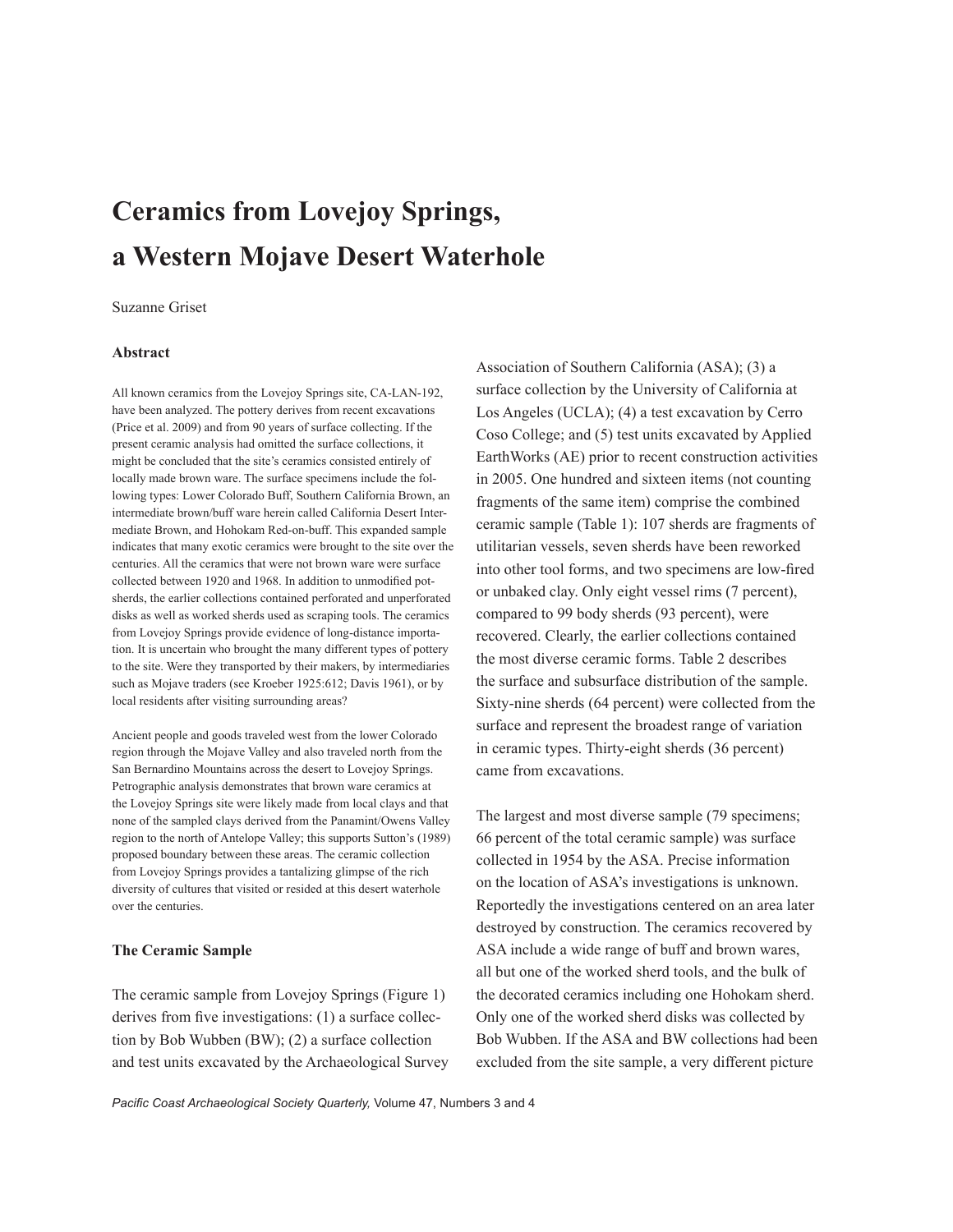

Figure 1. Location of the Lovejoy Springs site in northeastern Los Angeles County. By Rusty van Rossmann.

*PCAS Quarterly*, 47(3&4)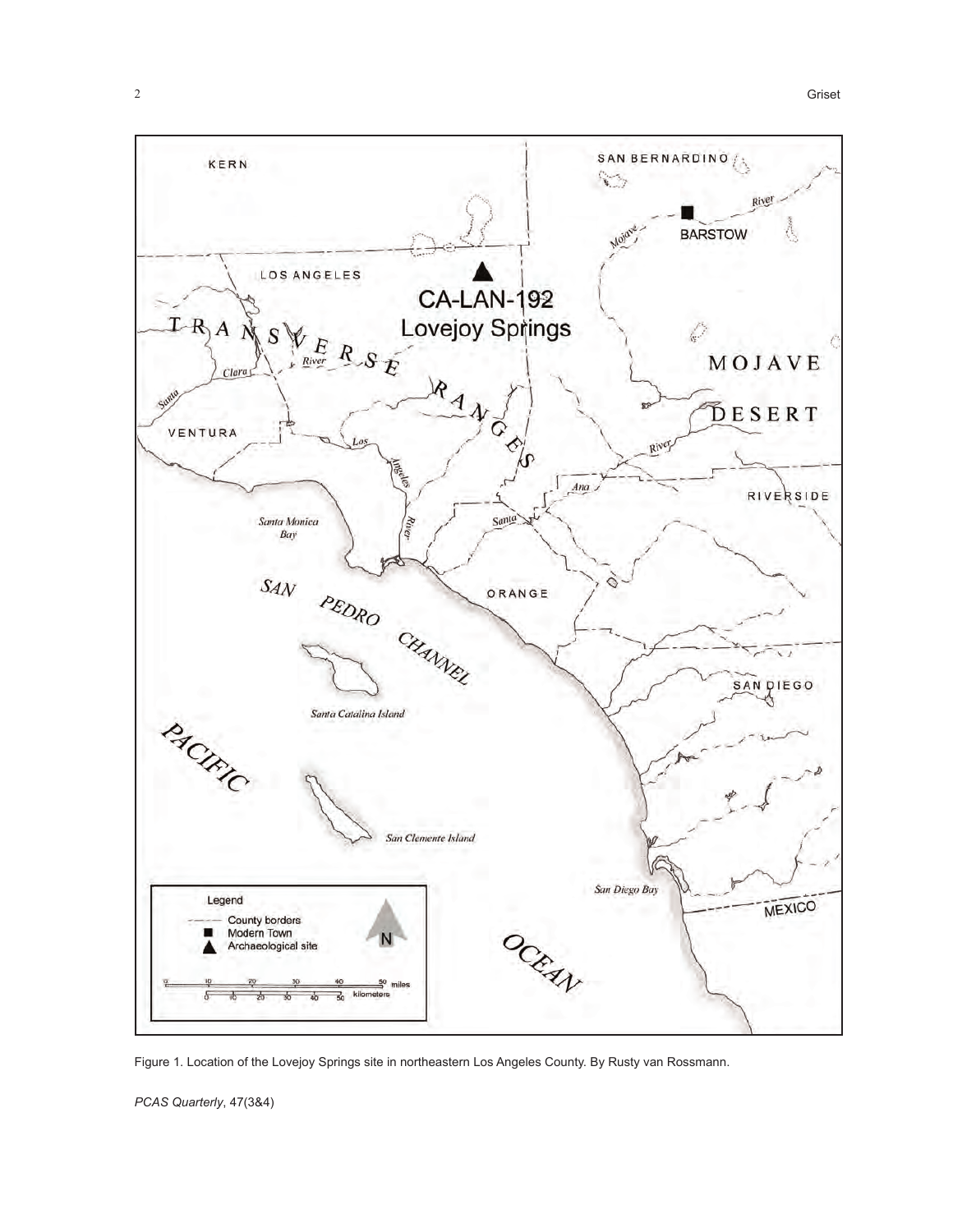| <b>Collector</b>  | $Coll. ID1$ | <b>Year Collected</b> | <b>Sample Type</b>  | <b>Rims</b>              |                          | <b>Body Sherds   Worked Sherds (WS)</b> | Other                         | <b>Total</b> |
|-------------------|-------------|-----------------------|---------------------|--------------------------|--------------------------|-----------------------------------------|-------------------------------|--------------|
| <b>BW</b>         | $\tau$      | 1920s                 | Surface             |                          |                          | 1 disk                                  |                               |              |
| <b>ASA</b>        | 4           | 1954                  | Surface/Test<br>Exc | 6                        | 67                       | 4 disks; 1 WS; 1 WS?2                   |                               | 79           |
| <b>UCLA</b>       | 6           | 1968                  | Surface             |                          | $\overline{4}$           |                                         |                               | 5            |
| <b>Cerro Coso</b> | 5           | 1989                  | Test Exc            |                          | л.                       |                                         | 1 baked clay<br>(4 fragments) | 2            |
| AE                | 11          | 2005                  | <b>Test Exc</b>     |                          | 27                       |                                         |                               | 28           |
| Unproven.         | 10          | $\gamma$              | $\gamma$            | $\overline{\phantom{0}}$ | $\overline{\phantom{a}}$ |                                         | 1 un-fired?<br>clay daub      |              |
| <b>TOTAL</b>      |             |                       | -                   | 8                        | 99                       |                                         | 2                             | 116          |

Table 1. Origins of the CA-LAN-192 Ceramic Sample.

1. Unique ID number assigned by AE to each collection.

2. Originally classified as a rim; appears to be a neck sherd of a narrow-mouthed vessel that had been reworked as a tool.

| Collector     | <b>Surface</b>           | $0 - 10^{1}$             | $10 - 20$                | $20 - 30$                | $30 - 40$                | $40 - 50$                | $50 - 60$                | 60-70 | 70-80                    | <b>Total</b> |
|---------------|--------------------------|--------------------------|--------------------------|--------------------------|--------------------------|--------------------------|--------------------------|-------|--------------------------|--------------|
| <b>ASA</b>    | 64                       | 9                        | $\overline{\phantom{a}}$ | $\overline{\phantom{a}}$ | $\overline{\phantom{a}}$ | $\overline{\phantom{a}}$ | -                        |       | -                        | 73           |
| <b>UCLA</b>   |                          | $\overline{\phantom{a}}$ | $\overline{\phantom{a}}$ | $\overline{\phantom{a}}$ | $\overline{\phantom{a}}$ |                          | $\overline{\phantom{a}}$ |       | -                        |              |
| Cerro Coso    | $\overline{\phantom{0}}$ | -                        | $\overline{\phantom{a}}$ |                          | $\overline{\phantom{a}}$ |                          |                          |       |                          |              |
| AE            | $\overline{\phantom{0}}$ | $\overline{\phantom{0}}$ | $\overline{\phantom{a}}$ | $\overline{2}$           | $\overline{4}$           | 16                       |                          | 3     | $\mathfrak{D}_{1}^{(1)}$ | 28           |
| <b>TOTALS</b> | 69                       | 9                        | $\overline{\phantom{0}}$ | 3                        | $\overline{\mathbf{4}}$  | 16                       |                          | 3     | $\mathbf{2}$             | 107          |

Table 2. Stratigraphic Distribution of the Ceramic Vessel Sample.

1. ASA's subsurface collection derived from 0–6" below surface. Note: All levels in centimeters below surface.

would have been drawn of the ceramic industries represented at Lovejoy Springs.

## **Analytical Methods**

The surfaces of each specimen were examined for evidence of manufacturing techniques: degree of oxidation, type and direction of wiping marks and their placement on the vessel, paddle/anvil impressions, degree of smoothness, and presence and type of nonplastics and vugs visible on the surface. Surfaces were also examined for evidence of use wear patterns and residues, post-deposition residues, types and placements of decoration, and decorative elements. A freshly broken edge of each sherd was examined

under a binocular microscope to observe gross clay and nonplastic percentages and degrees of mixing, grain shape and size, and mineral content. Rim sherds were coded for vessel rim form, estimated diameter at the rim for sufficiently large rim sherds, and shape and thickness of the rim lip. Rim sherd profiles were drawn, and vessel form was recorded when possible. Worked sherds were examined for evidence of use wear, and they were drawn. Type or ware assignments were made where possible.

Several pieces of baked clay appeared to have basketry impressions. Femo® modeling clay was used to make positive impressions; none was sufficiently clear to enable identification of the kind of basketry,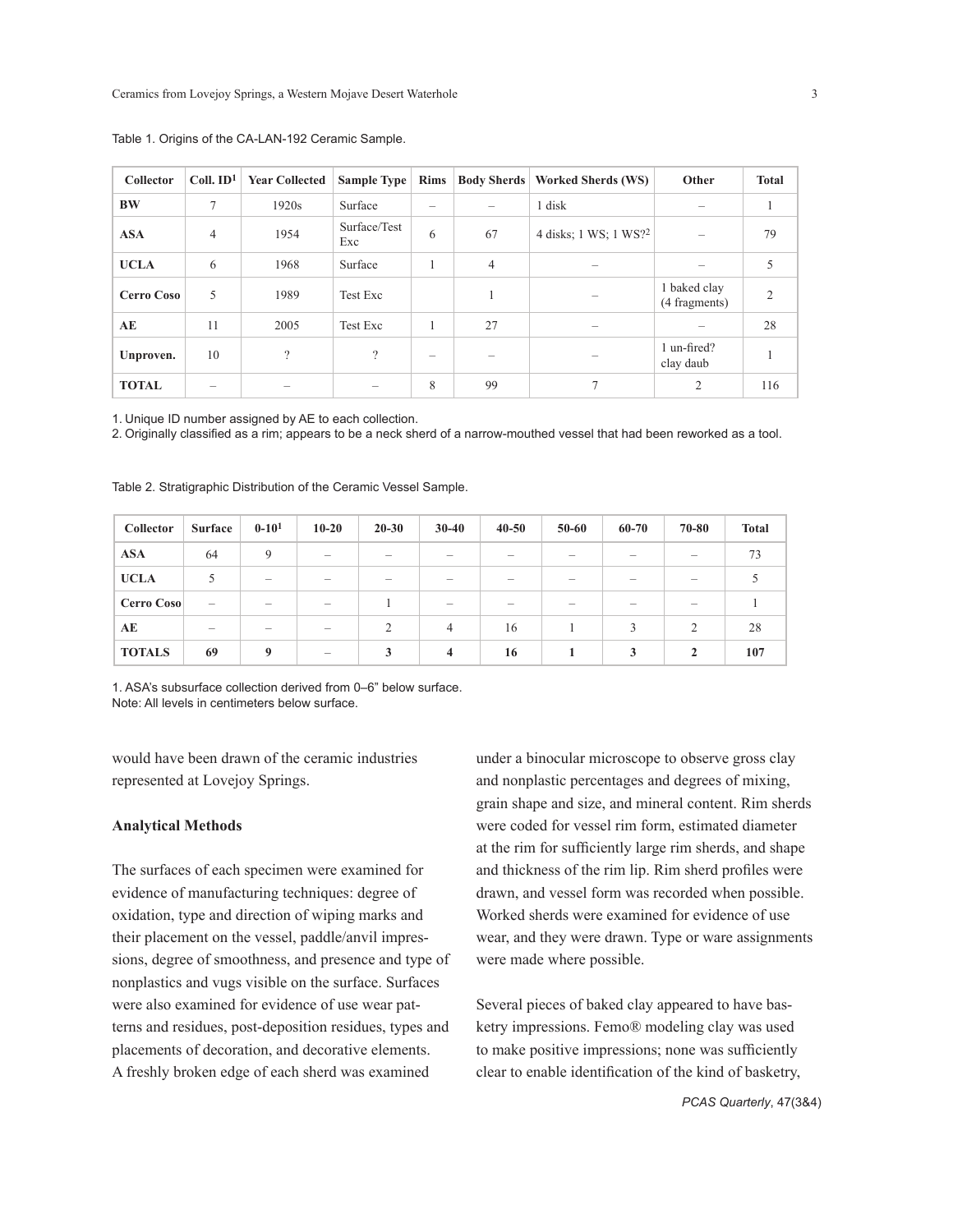only that individual stitch impressions were present. Ten sherds were selected for petrographic thin-section analysis. Unfortunately, clay samples were not collected during any of the five investigations, and comparisons to the local geology were restricted to the published literature.

## **Results**

## *Typology*

Archaeologists have long used ceramic types to assign geographic, temporal, and cultural ascriptions. Ceramic typologies are based on changes in ceramic manufacturing techniques, vessel forms, decorative techniques, and design elements. Typological schemas were especially useful in Southwestern archaeology where decorated ceramics are plentiful. Colton and Hargrave (1937) viewed ceramic traditions with a genetic model in mind. Ancestral types produced other types that were "genetically" related but increasingly different the farther they were removed in time or space from the ancestral type. According to their hierarchical classification, pottery can be assigned to a specific localized type within a regional series within the over-arching ware. Colton and Hargrave (1937:2) defined "type" as "a group of pottery vessels which are alike in every important characteristic except (possibly) form." These characteristics include surface color, method of handling the clay, texture of the core, chemical composition of the temper, chemical composition of the paint, and design styles in decorated pottery. According to Colton and Hargrave (1937:2–3), a series is "a group of pottery types within a single ware in which each type bears a genetic relationship to each other …," and a ware is "a group of pottery types which has a majority of (the above) characteristics in common but that differ in others."

The rules for naming types, series, and wares stipulated that names begin with a geographic term followed by a descriptive term (Kidder 1927; Gladwin and Gladwin 1930). A type might be named for a specific site

or local area. A series is a regional designation, and a ware should refer to a large geographic area of ceramic types that share the same manufacturing technique and similarly colored clays (e.g., Lower Colorado Buff Ware). In practice, many of the ware designations are broad cultural/regional descriptions (e.g., Hohokam Buff Ware or Mogollon Red Ware), which introduces complications. Pottery traditions may be shared across linguistic and "cultural" boundaries.

There are four primary ceramic manufacturing techniques in the New World: (1) modeling; (2) coiling; (3) molding; and (4) slab building. Modeling involves pinching small bowls or other forms using the fingers to shape the vessel. Coiling begins with a flat pancake of clay for the vessel base on which coils of clay are added in a spiral fashion. Molding involves pouring clay slurry into a vessel mold. Slab building involves pinching the edges of flattened pieces of clay to build larger vessels. Modeling was used to make small bowls, pipes, and figurines, and such items are the earliest examples of baked clay forms in the Southwest and southern California (Griset 2008); they continue to be used to the present. Larger utilitarian pots, however, were built up by the coiling method wherein coils of clay are added to the base to build the walls; this allows for larger, stronger vessels. Two methods are used to shape and thin coiled vessel walls: (1) the excess clay is removed by scraping, hence "coiland-scrape," or (2) the wall is thinned and shaped by placing a stone or ceramic anvil on the interior of the vessel and striking the exterior opposite the anvil with a wooden paddle, hence the name, "paddle-and-anvil." Puebloan, Owens Valley, and some Great Basin ceramic construction traditions are coil-and-scrape, while Hohokam and Patayan ceramics of western/ southern Arizona and Baja California were made by paddle-and-anvil.

In addition to Hohokam Buff Ware of central and southern Arizona, two paddle-and-anvil wares have been identified for western Arizona and southern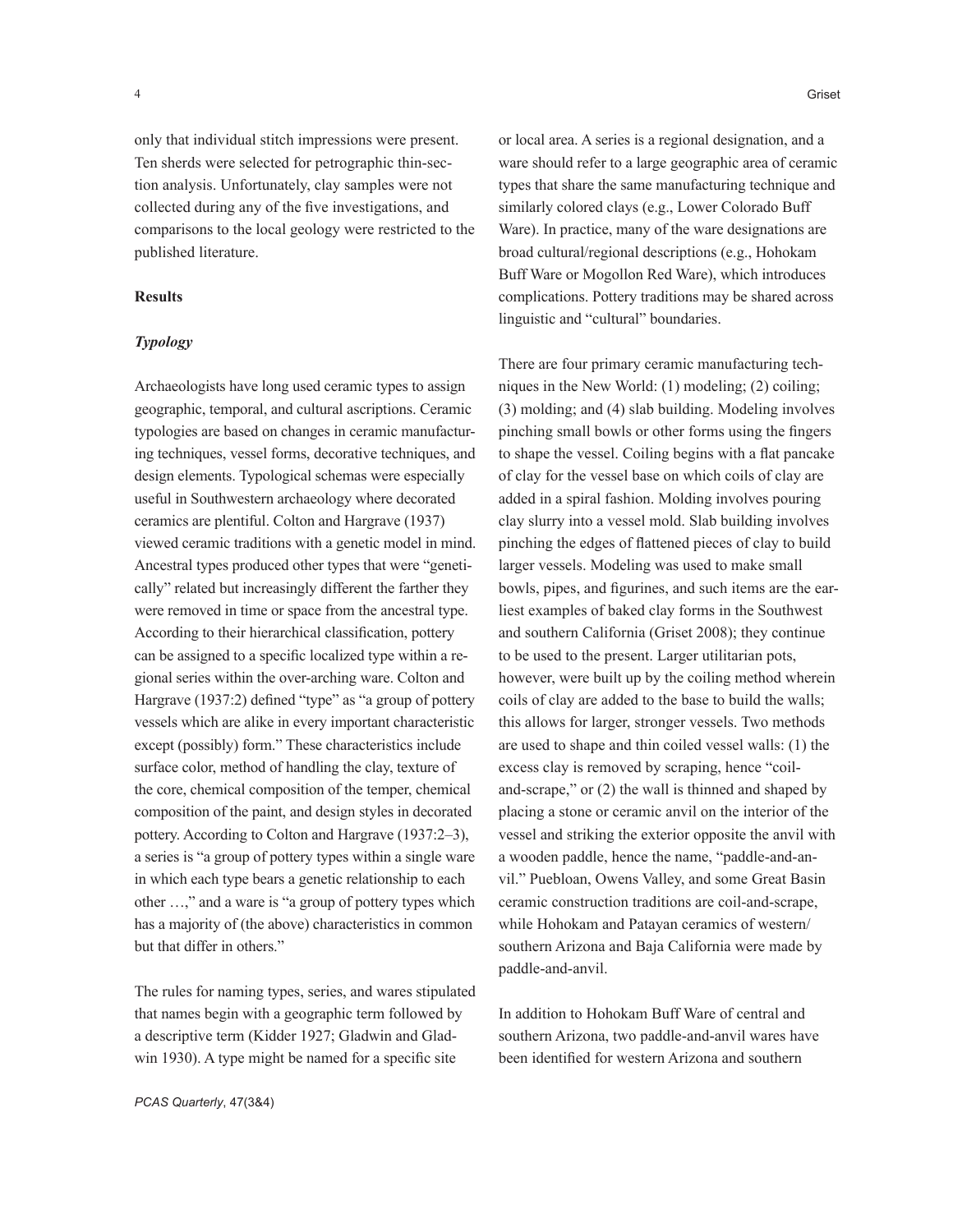California: (1) Tizon Brown Ware (Dobyns and Euler 1958), named for prehistoric ceramics from northwestern Arizona and later extended to include coastal southern California (Euler 1959), and (2) Lower Colorado Buff Ware (Schroeder 1952, 1958; Waters 1982a, 1982b, 1982c), from both sides of the lower part of the river and adjacent desert regions. Both are primarily undecorated plain wares, which makes it difficult to discriminate types and series within each ware.

Malcolm Rogers (1945a, 1945b) developed the first typology of plain wares from the Mojave Sink, the Colorado River, and adjacent desert areas in Arizona and California, but he did not publish his typology prior to his untimely death. His ceramic notes were used by others to publish subsequent typologies in ways that were not always in accord with Rogers' original schema (see Waters' disagreement [1982a:279] with Schroeder's Topoc Buff type). Rogers' (1945b) notes include as many as 75 types, which he was refining when he died.

Schroeder (1952) consulted Rogers' type collections and notes at the San Diego Museum of Man and published descriptions of 30 types of Lower Colorado Buff Ware within six regional series (Parker, La Paz, Palo Verde, Salton, Gila Bend, Lower Gila) (cf. Stein 1978a, 1978b). Schroeder (1958) added a seventh series (Barstow) and ultimately defined 31 types within Lower Colorado Buff Ware (LCBW) including three types previously published by Colton (1939a) (Topoc Buff, Needles Red-on-buff, and Pyramid Gray). Schroeder named a separate type for each surface treatment (e.g., undecorated, red slipped, stuccoed, red painted, and fugitive red wash).

May (1978) also examined Rogers' notes and published a typology for ceramics from southern California; it contained five series named within Tizon Brown Ware (Peninsular, Laguna, Gulf, Mohave, and Mission) and two series of Lower Colorado Buff Ware (Salton and Carrizo). May created separate types for undecorated and decorated ceramics within a series.

Waters' (1982a, 1982b, 1982c) examination of Rogers' notes and type collections focused solely on the Lower Colorado Buff materials from the Lowland Patayan cultural area, which consists of the lower part of the river, the areas surrounding the Salton Sea shorelines, and an area only slightly eastward into western Arizona. He listed 17 types, generally a plain and a decorated type for each ceramic tradition, with stucco incorporated as a variant surface treatment on the plain types rather than segregated as another type. Waters did not identify series within his Lowland Patayan ceramic tradition, and he did not use three types listed in Rogers' (1945b) last list (El Rio, Blythe, and La Paz). The more dramatic difference between Schroeder's and Waters' reworking of Rogers' data occurs in the dating of individual types. As seen in Table 3, most are nearly reversed in their chronological placements; only Parker Buff is similar. Most recent ceramic analyses on either side of the Colorado River have used Waters' (1982a, 1982b, 1982c) typology for Lower Colorado Buff Ware (LCBW).

Lyneis (1988d) objected to extending Tizon Brown Ware to southern California without first documenting the ceramic types in the intervening areas between northern Arizona and cismontane southern California. Griset (1996) described the Southern California Brown Ware tradition without identifying specific types and noted earlier (Griset 1986:91) that sherds made from intermediary clays between the coastal mountains and the southern California desert were transitional in color between brown and buff.

Other analysts have begun adding new categories to these typologies, particularly for the transitional areas between the brown and buff burning clays of the California cismontane and desert, respectively. Unfortunately another source of confusion has been added by mixing typological layers in the process. Where Colton (1939a, 1939b) prescribed a hierarchical typology consisting of wares (e.g., Ware 15, Tizon Brown and Ware 16, Lower Colorado Buff), then regional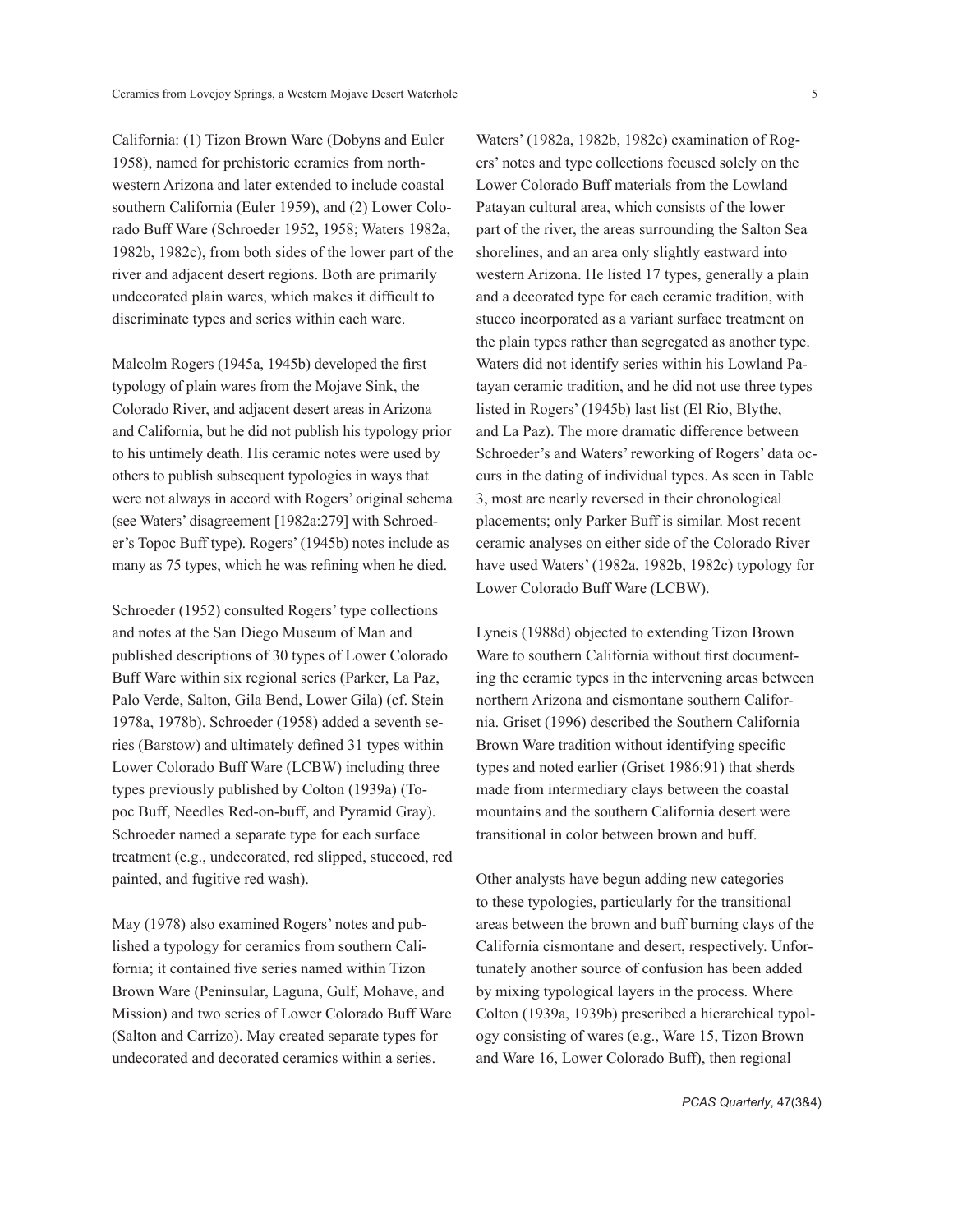|                                                                                                      | Schroeder (1958)      |                                                                                       | <b>Waters (1982a)</b>                                                                                       |                                      |                                                                                                                                 |  |
|------------------------------------------------------------------------------------------------------|-----------------------|---------------------------------------------------------------------------------------|-------------------------------------------------------------------------------------------------------------|--------------------------------------|---------------------------------------------------------------------------------------------------------------------------------|--|
| <b>Types</b>                                                                                         | <b>Time Period</b>    | <b>Griset</b><br><b>Observations</b>                                                  | <b>Types</b>                                                                                                | <b>Time Period</b>                   | <b>Griset</b><br><b>Observations</b>                                                                                            |  |
| <b>Black Mesa</b><br>Beige<br>Red<br>Polychrome                                                      | post AD 1150-?        | Distinctive clay<br>with clay pellets;<br>same in both<br>typologies                  | <b>Black Mesa</b><br><b>Buff</b><br>Red-on-buff<br>(red wash)                                               | AD 700-1000<br>Patayan I             |                                                                                                                                 |  |
| Colorado<br>Beige<br>Red<br>Red-on-beige                                                             | post AD 1150-Historic | Resembles a<br>polished version of<br>Parker                                          | Colorado<br>Beige<br>Red<br>Red-on-beige                                                                    | AD 700-1050<br>Patayan I             |                                                                                                                                 |  |
| <b>Pyramid Gray</b><br>(sample viewed<br>at WACC)                                                    | AD 900-1150           | Clay similar to<br><b>Black Mesa with</b><br>added crushed<br>granitics               |                                                                                                             |                                      |                                                                                                                                 |  |
| <b>Tumco</b><br><b>Buff</b><br>Red-on-buff<br>Stucco                                                 | pre AD 900-post 1400? |                                                                                       | <b>Tumco</b><br>Buff (includes<br>stucco)<br>Red-on-buff                                                    | AD 1200-1400<br>Patayan II           | Untempered; with<br>crushed clay particles                                                                                      |  |
|                                                                                                      |                       |                                                                                       | <b>Salton</b><br>Buff (& stucco)<br>Red-on-buff                                                             | AD 1000-1500<br>Patayan II           |                                                                                                                                 |  |
| <b>Topoc</b><br><b>Buff</b><br>Red-on-buff<br><b>Fugitive Red</b><br>Stucco                          | post AD 1150-?        | Erroneously listed<br>as the only type<br>within "Salton"<br>series, contra<br>Rogers | <b>Topoc</b><br>Buff (stucco)<br>Red-on-buff                                                                | AD 900-1150<br>Patayan II            | $=$ Oxidized version of<br>Colton's Pyramid Gray;<br>does not = $Colton's$<br>Topoc Buff, but similar<br>to Schroeder's samples |  |
| <b>Palomas</b><br><b>Buff</b><br>Stucco                                                              | post AD 1150-?        |                                                                                       | <b>Palomas</b><br>Buff (stucco)<br>Red-on-buff                                                              | Patayan II & III                     |                                                                                                                                 |  |
| <b>Parker Buff</b><br>Buff;<br>Red-on-buff<br>Black-on-red<br>Stucco                                 | pre AD 900-post 1900  |                                                                                       | Parker<br>Buff (stucco)<br>Red-on-buff                                                                      | AD 1000-Historic<br>Patayan II & III |                                                                                                                                 |  |
|                                                                                                      |                       |                                                                                       | Colorado<br>Buff (stucco)<br>Red-on-buff (red<br>wash, Red-on-<br>red; Black-on-<br>red; Black-on-<br>buff) | AD 1500-Historic<br>Patayan III      | $=$ Colton's Topoc Buff<br>& Schroeders? Needles                                                                                |  |
| <b>Needles Buff</b><br>Buff<br>Red-on-buff<br>Beige<br>Red-on-beige<br>Red<br>Black-on-Red<br>Stucco | $AD 1150? - ?$        |                                                                                       |                                                                                                             |                                      |                                                                                                                                 |  |
| <b>Gila Bend Plain</b><br>Plain<br>Red<br>Beige<br>Stucco                                            | post AD 1150-?        |                                                                                       |                                                                                                             |                                      |                                                                                                                                 |  |

Table 3. Comparison of Lower Colorado Buff Ware Typologies.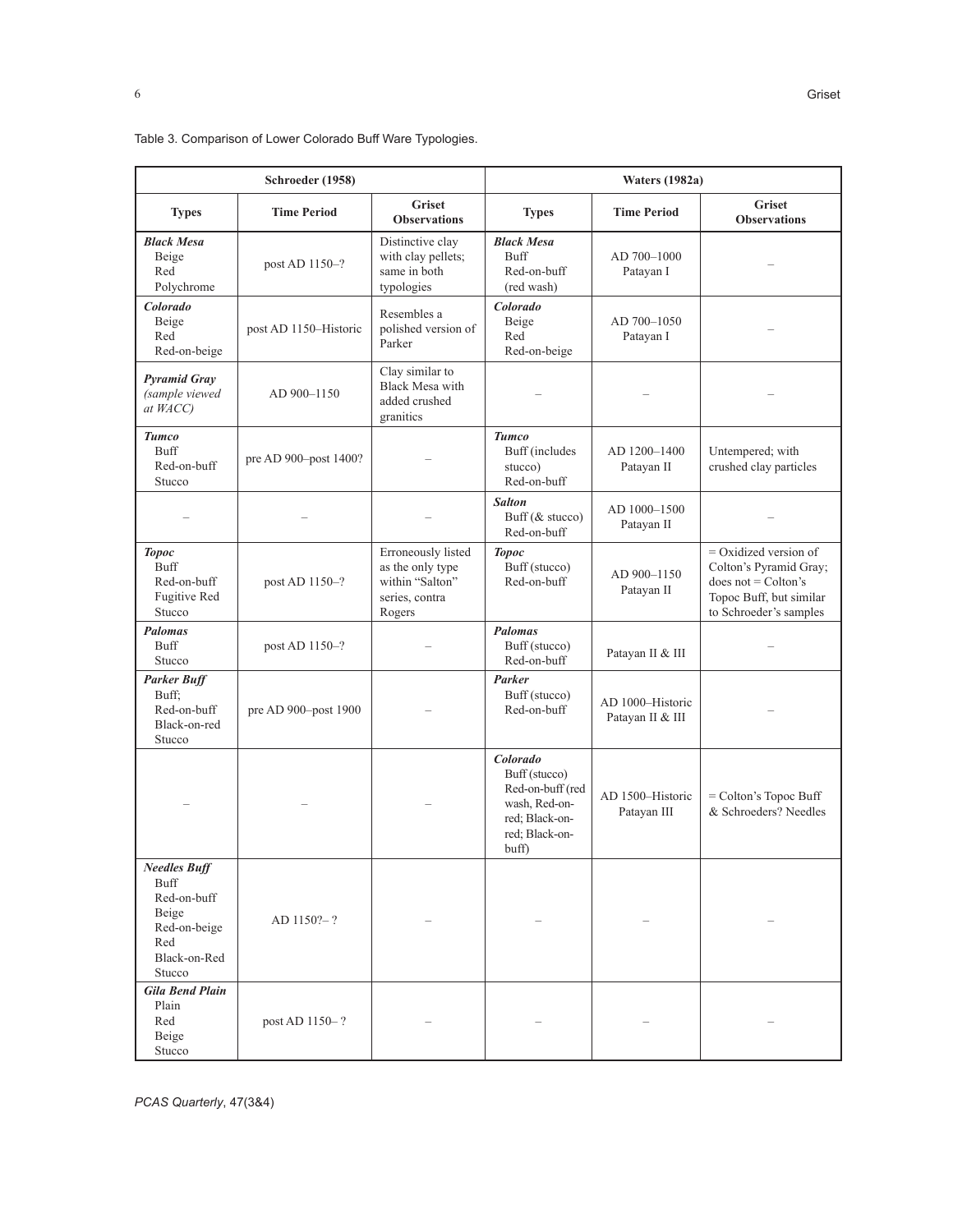series within each ware, then types within the series, Schaefer's (1995:IX–10) addition of Tahquitz Brown equates it with Salton Brown (a type) and Tizon Brown (a ware). Subsequently, Salton Brown has been proposed as a third ware based on its intermediary clays that are not purely residual or alluvial (Hildebrand et al. 2002). It is unfortunate that "Salton," a term already used to designate both a series and a type within Lower Colorado Buff, was selected to name a new ware.

Perhaps a more generic term that can include additional intermediate clays such as those observed in the Lovejoy ceramic assemblage would remove some of the typological confusion. For the purposes of this report, we have used a geographical/descriptive term, California Desert Intermediate Ware, to describe this tradition of local manufacture with clays that are between brown and buff. Tahquitz Brown and Salton Brown would fit as types or series (if there are multiple types described for each) within this overarching regional ware. Southern California Brown Ware is used to denote the brown ceramics of cismontane southern California formerly lumped under Tizon Brown Ware.

Additional controversy has raged over whether these wares reflect differences in manufacturing techniques, regional geology, or an associated cultural pattern. A pattern of mobile gathering of resources within territories of varying sizes was characteristic of the area in which these ceramics are found, and it is conceivable that the same people could have made both buff and brown ceramics depending on the resources at hand. The area also included multiple linguistic boundaries that are difficult to discern from the homogeneous archaeological pattern. However, there are clearly different vessel shapes in the early buff ceramics that are not found in the brown ceramics. Proposed evolutions of vessel form have not been verified with direct dates; in fact, recent data suggest these differences in shape may not have clear-cut chronologies

(Hildebrand 2003). At present, the Yuman/Patayan/ Hakatayan debate has evolved in favor of the neutral term, "Patayan," applied to lowland desert ceramics associated with the desert areas on both sides of the lower Colorado River, west to the Transverse Ranges, and east to Wellton, Arizona (Gladwin and Gladwin 1934; Colton 1939b, 1945; Rogers 1945a; Schroeder 1952, 1982; Waters 1982a).

How the Mojave Desert fits into the chronology remains to be discerned. The plain buff and brown ceramics associated with this area remain poorly dated and lack clear typological distinctions. Although the general cultural schema of Patayan I, II, and III (also known as Rogers' Yuman I, II, III) has been confirmed in various locales, few direct radiocarbon dates from deposits with ceramics have been added to the published literature. Cross-dating with intrusive Hohokam sherds has similarly been difficult, although significant gains have been made in narrowing the absolute dating for Hohokam ceramics in the Phoenix and Tucson basins. A gap remains between these southwestern dates and the time of introduction of exotic sherds to the western deserts. As more plain sherds have been dated, there has been some blurring of the formerly rigid divisions between rim/lip forms previously used to distinguish the three Patayan developmental periods (Bayman and Ryan 1988).

## *The Lovejoy Springs Ceramic Assemblage*

The Lovejoy sherds (Table 4) were compared with published type descriptions (Schroeder 1958; Waters 1982a, 1982b, 1982c), Malcolm Rogers' unpublished notes on ceramics from the Mojave and Colorado deserts (Rogers 1945b), and May's (1978) publication of Rogers' notes. Sherd type collections at the Arizona State Museum and at the National Park Service's Western Archeological and Conservation Center in Tucson were consulted, as well as type collections lent by Michael Waters first to Mike Foster of SWCA, Inc. and then to the author. Archaeological ceramic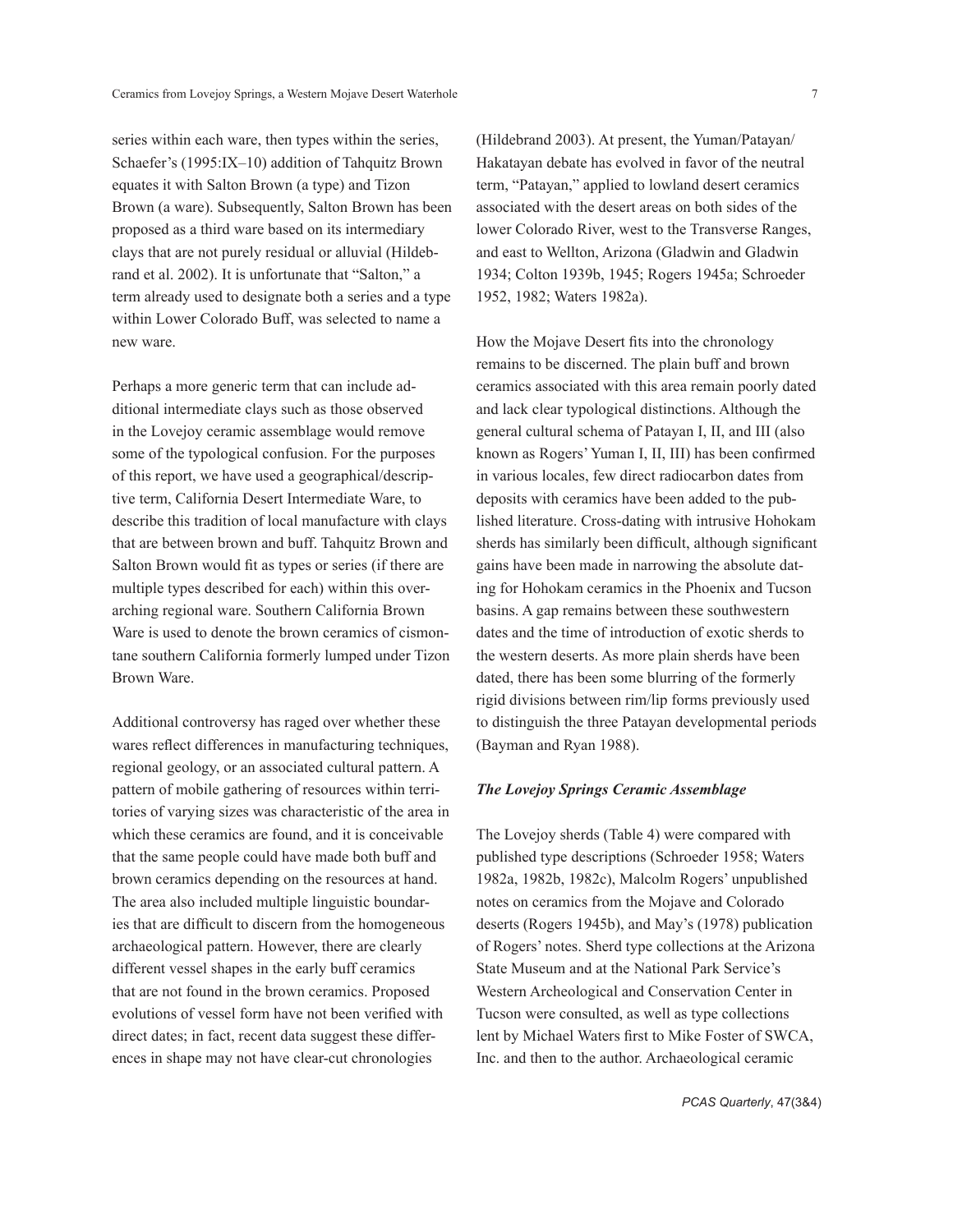| <b>Ware and Type</b>             | <b>Number</b>  |
|----------------------------------|----------------|
| Southern California Brown        | 58             |
| California Desert Intermediate   | 14             |
| Cronese Red-On-Brown             | $\mathcal{L}$  |
| Lower Colorado Buff              | 3              |
| Pyramid Gray                     | 1              |
| Colorado Beige                   | $\overline{2}$ |
| Colorado Red                     | 3              |
| Colorado Red-On-Buff             | 1              |
| Parker Buff                      | 15             |
| Parker Stucco                    | 4              |
| Topoc Buff                       | 8              |
| Topoc Red-On-Buff                | 1              |
| Tumco Buff                       | 1              |
| Hohokam Buff                     |                |
| Santa Cruz/Gila Bend Red-On-Buff | 1              |
| Total                            | 114            |

Table 4. Inventory of Lovejoy Springs Ceramics by Ware and Type.

collections from Lake Mead analyzed by Schroeder were also consulted.

Gross categories are discerned by considering combinations of differences in the following attributes:

| Surface color:        | Brown (containing more)       |
|-----------------------|-------------------------------|
|                       | iron) versus buff (less iron) |
| Clay texture/sorting: | Residual (coarse) versus      |
|                       | sedimentary (fine)            |
| Nonplastics shape:    | Angular versus rounded        |
|                       |                               |

Since these attributes can be misleading individually, their combinations must be taken into account. Finely textured sedimentary buff-colored clay may have crushed rock rather than sand added as temper; a brown residual clay may also have crushed rock as a result of grinding the rocky clay. Rogers (1945b) described two brown types specific to the Mojave Sink area (considered in this report under the California Desert Intermediate Ware category): Cronese Brown and Crucero Brown. The latter also has a red variant labeled Crucero Red. They are difficult to separate on the basis of Rogers' notes; Cronese has "residual (?) clay in appearance but due to its pink burning qualities and the fact that the spar with its inclusions are not decomposed, it decomposes easily." Rogers found no visible inclusions to 20 power, but he stated that the temper consists of crushed feldspar, mostly translucent white or pink, with strong biotite embedded in the spar, some hornblende, and traces of specular iron and magnetite. Cronese is usually brown in color but may also appear reddish brown, and it is probably of sedimentary origin.

Crucero Brown is a "rare type," with the same paste as Cronese, yet Rogers (1945b) stated that it burns to seal brown/greenish. Green spar is more common, and the temper is less micaceous and very finely ground. Rogers made no discrimination between naturally occurring nonplastics and purposely added temper, although it would appear that he considered both of these types to have added temper. He stated that Cronese Brown has more bronzite and less magnetite than Crucero, whereas Crucero Brown has a smoother floated surface, occasionally burnished, and there is a type with a burnished red slip. Rogers (1945b) found both types only in the Mojave Sink, with Crucero restricted to the southern portion of the sink. Flat rims occur in both types, which Rogers found difficult to explain since he placed both in the Yuman II period based on horizontal stratigraphy.

Given the paucity of substantive research on Mojave Desert ceramics in the intervening 60 years, seven of the 10 petrographic samples were selected from sherds identified as brown, micaceous brown, or a brown/grey ceramic intermediate between brown and buff; the remaining three sherds were considered to be "buff," but they were also problematic. Miksa (2009) performed the petrographic analysis using a point count technique perfected for ceramics from the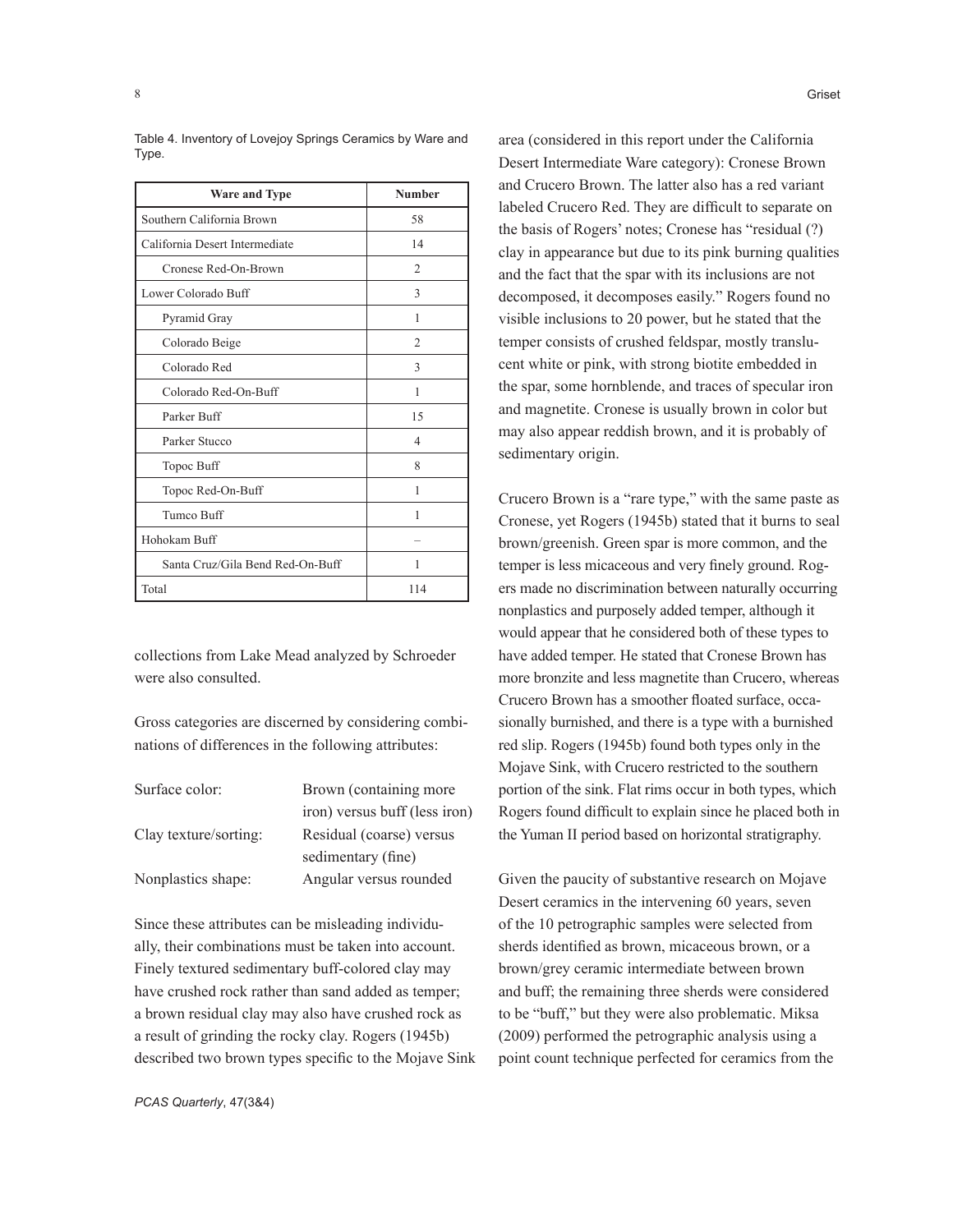Tucson basin (Miksa and Heidke 2001). Griset's initial macroscopic descriptions and Miksa's petrographic analysis allowed for the division of the study sample into three compositional groups (Table 5).

Interestingly, the three compositional groups identified by point count analysis do not clearly follow the typological distinctions made during the macroscopic analysis. For example, SC1-1-19 (Table 5) was identified macroscopically as buff ware. Miksa (2009) noted that it contained the widest range of rocks as well as grog (ground potsherd), which signified a different manufacturing technique than was observed in the remaining nine sherds; nonetheless, its mineral content places it clearly within Group 1. The "intermediate" and grey sherds also fit into Group 1. In contrast, Group 2 includes a granitic brown as well as a sherd identified as a Topoc buff ware and a Parker buff stucco sherd.

Ideally, the point counts of rocks observed in the sherd thin sections would be compared to sand and rock samples collected from local petrofacies (distinct rock groupings) to identify potential raw material sources. Although we did not have any clay or rock samples

from the Lovejoy Springs site nor from the surrounding area to compare to the sherds, the genetically related source materials for all 10 sherds were identified by Miksa (2009) as consistent with a granitic source, likely quartz monzonite. The published literature shows ample sources of quartz monzonite in the western Mojave Desert in an area that begins 80 km west of Lovejoy Buttes, extends 72 km to the northwest, 80 km to the north and northeast, 48 km to the east, and 16 km to the south, according to published geological mapping (Miksa 2009). Miksa concluded that:

the source(s) cannot be in any of the mountain ranges with common metamorphic, sedimentary, or volcanic rocks. The sherds may be made from a sandy silty clay, or from a somewhat mafic silty clay to which granitic sand has been added. Sample TEU2-29-4 is a compositional outlier; even so, the textural features of its quartz and feldspar are much like the others. The remaining samples fall into two slightly different but related compositional groups. Sample SC1-1-19 is compositionally similar to the other samples but exhibits grog and other characteristics that

| <b>Sample Provenience</b> | <b>Macro Identification</b>                         | <b>Petrographic Group</b> | <b>Petrographic Notes</b>                                                          |
|---------------------------|-----------------------------------------------------|---------------------------|------------------------------------------------------------------------------------|
| $4-SCI-1-19$              | Buff?                                               |                           | Widest range of rock, grog, less silt, sand; different<br>manufacture              |
| $4-SCI-1-22$              | <b>Brown</b>                                        |                           |                                                                                    |
| $4-SC1-1-24$              | <b>Brown</b>                                        |                           | Increased mafic minerals                                                           |
| $4-SC2-2-29$              | Brown – intermediate?                               |                           |                                                                                    |
| $4-SC2-2-37$              | Cronese - residual, grainy,<br>burnished high spots |                           | Increased mafic minerals                                                           |
| $5 - 31 - 2$              | Grey, residual, grainy                              |                           |                                                                                    |
| $4-SC1-1-18$              | Parker Stucco                                       | $\mathfrak{D}$            | K feldspar more abundant than plagioclase                                          |
| $4-SC2-2-38$              | Topoc (pinkish, fine, clayey)                       | $\overline{c}$            | K feldspar more abundant than plagioclase                                          |
| $4-SC3-3-18$              | Tizon/So Cal Brown                                  | $\overline{c}$            | K feldspar more abundant than plagioclase                                          |
| 11-TEU2-29-4              | Brown micaceous?                                    | 3                         | Most abundant plagioclase; increased mafic minerals,<br>volcanics; extremely silty |

Table 5. Classifiation of Sherds Submitted for Petrographic Analysis.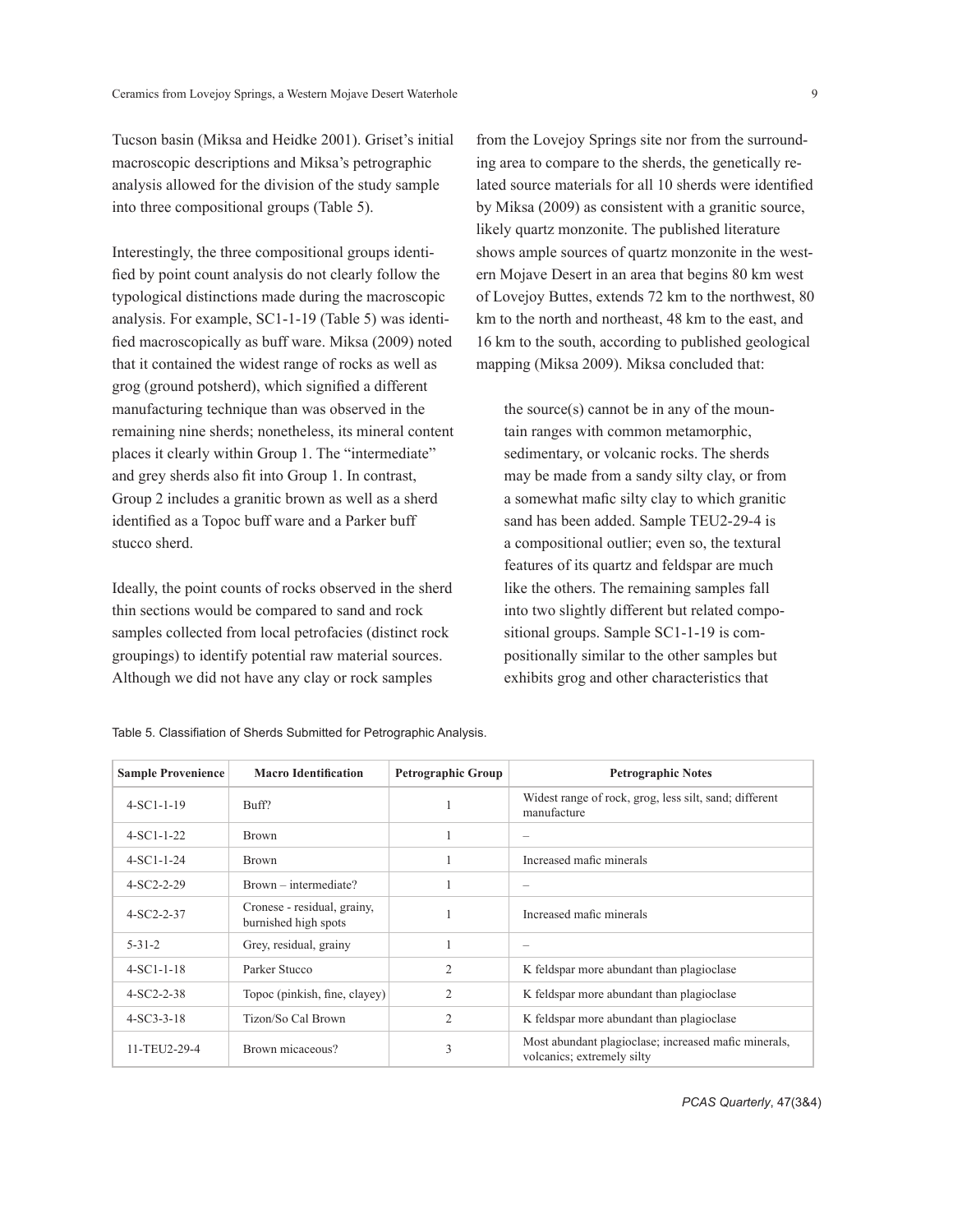suggest a different or modified manufacturing technology [Miksa 2009:131–132].

#### *Vessel Shapes and Functions*

Six rim sherds, two neck sherds, and one probable basal fragment were identified in the ceramic assemblage, however only five vessel shapes were identified: one bowl, two wide-mouthed pots (ollas), and a medium-wide olla (Table 6; Figure 2). The shapes are reconstructed from rim profiles and diameters, and reconstructed shapes are based on comparison with whole vessels by ceramic types in museum collections. Two Parker Buff rims, both with direct, flat lips, were too small for projecting vessel shapes.

One of the Southern California Brown Ware rims had a wide mouth (34–36 cm); the other had a mediumwide diameter at the rim  $(10 \text{ cm})$  and carbon deposits on the exterior suggesting that it was likely a small cooking pot. Another medium-wide vessel is represented by the Topoc Buff rim which measures an estimated 20 cm diameter. The other wide-mouthed pot (36 cm diameter) and the only bowl (10 cm diameter) are Colorado Red vessels. The bowl was fairly shallow and small; the small size and the polished red-slipped interior suggest that it was probably used for serving or holding a small amount of food or other valued commodity. No narrow-mouthed ollas, such as

10 Griset

might be expected to store or transport water or food, were recovered from the ceramic assemblage.

The two Colorado Red vessels were collected during the 1954 ASA investigation. Based on the curvature of the everted direct rim, the shallow bowl (Cat. No. 4-1-14) (Figure 2a) was probably no deeper than 5 cm. The rounded lip measures 4.5 mm thick, and the vessel wall thickness quickly increases to 10 mm at 4 cm below the rim. Polishing marks are vertical on the red-slipped interior and horizontal on the exterior surface. The exterior surface has a fire cloud (a black or gray area caused by exclusion of oxygen during firing or by incomplete oxidation of carbon particles deposited from smoke); the interior has manganese nodules deposited on the broken chip off the rim lip and a few on one of the edges.

The second Colorado Red vessel (Cat. No. 4-1-15) (Figure 2b) is a wide-mouthed pot, 36 cm in diameter at the rim, with a very slight recurve just below the rim, a rounded flat lip measuring 8.5 mm thick at the lip and 5.5 mm just below the neck. The smoothed surfaces have horizontal wiping marks at the rim and vertical marks on the exterior body. This rim has a mend hole, 3.5 mm in diameter, that was biconically drilled (9 mm in diameter on the exterior surface and 8.5 mm on the interior) located 2.2 cm below the rim and 1.0 cm from the broken vertical edge of the sherd.

| Cat. No.     | <b>Ceramic Type</b>       | <b>Vessel Form</b>        | <b>Rim Form</b> | Lip Form                 | <b>Rim Diameter (cm)</b> | <b>Chronological Period</b> <sup>1</sup> |
|--------------|---------------------------|---------------------------|-----------------|--------------------------|--------------------------|------------------------------------------|
| $4 - 1 - 14$ | Colorado Red              | <b>Bowl</b>               | Direct          | Rounded                  | 10 <sup>2</sup>          | Patayan I (AD 700-1000)                  |
| $4 - 1 - 15$ | Colorado Red              | Wide-mouthed              | Slight Recurve  | Rounded/Flat             | 36                       | Patayan I (AD 700-1000)                  |
| $4 - 9 - 3$  | Southern California Brown | Wide-mouthed              | Slight Recurve  | Rounded/Flat             | $34 - 36$                | $\overline{\phantom{0}}$                 |
| $6 - 1 - 10$ | Topoc Buff                | Medium-wide               | Direct          | Rounded/Flat:<br>Incised | 20 <sup>2</sup>          | Patayan II (AD 1000-1400)                |
| $11 - 5 - 5$ | Southern California Brown | Medium-wide<br>(cook pot) | Direct          | Rounded/Flat             | 10 <sup>2</sup>          | -                                        |

Table 6. Vessels Recovered from Lovejoy Springs.

1. Waters 1982a; Bayman and Ryan 1988.

2. Depending on orientation of rim.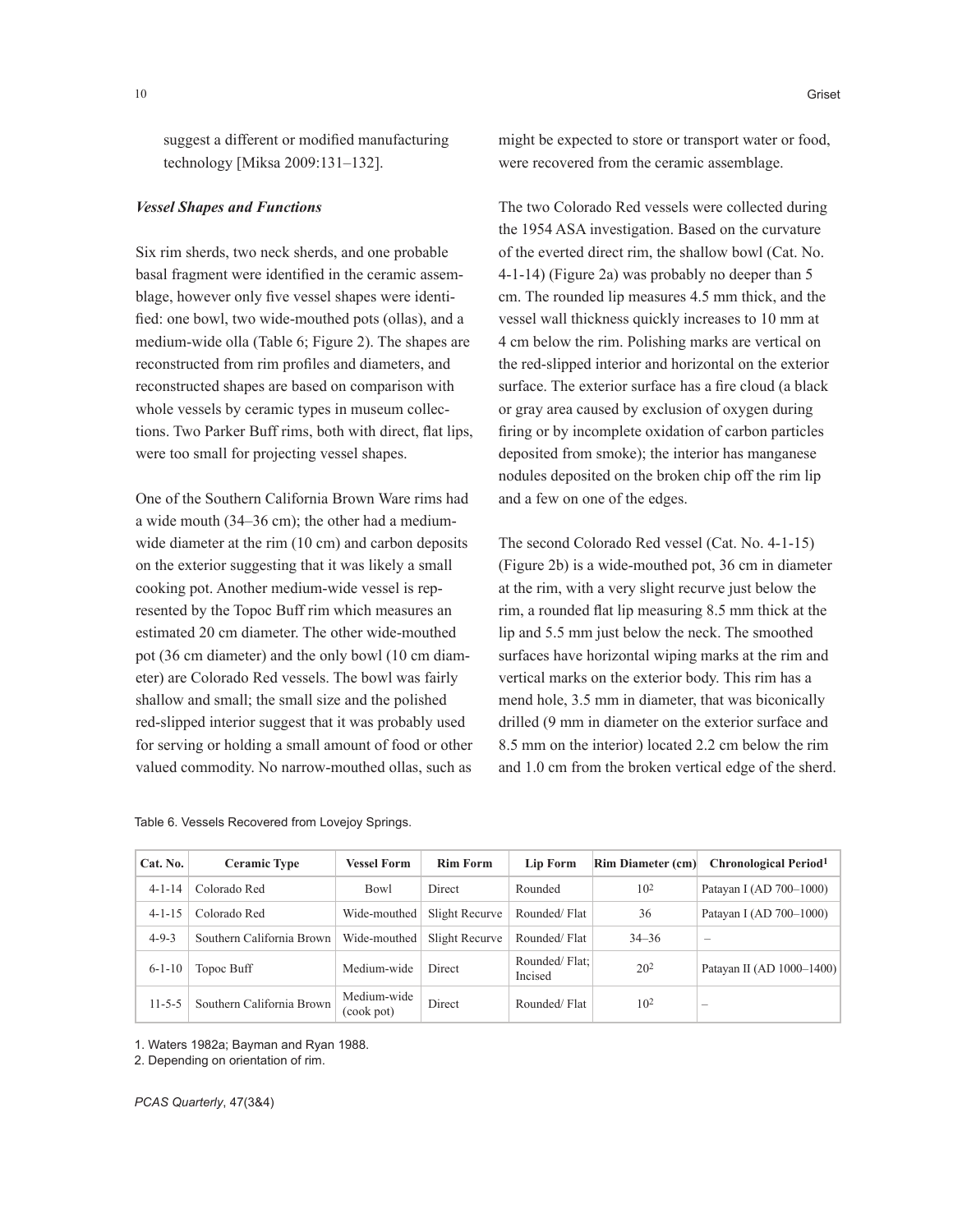

Figure 2. Lovejoy Springs rim profiles: (a) Cat. No. 4-1-14; (b) Cat. No. 4-1-15; (c) Cat. No. 6-1-10; (d) Cat. No. 4-3-22; (e) Cat. No. 4-9-3; and (f) Cat. No. 11-15-5. Sherds oriented with exterior surface to the right. Photographs by Lynn Meckstroth; drawings by Rusty van Rossmann.

The adjacent sherd likely had a similar hole used to lace the crack to hold it together. There is no evidence of any mastic having been applied to the crack, so one may assume that the jar continued to serve as a storage vessel for dry materials rather than liquids.

Two vessel shapes were observed among the five sherds in the UCLA surface collection: one Topoc Buff jar (Cat. No. 6-1-10) (Figure 2c), 20 cm in diameter, with a direct rim, rounded flat lip measuring 7.0 mm. The vessel wall thickness quickly decreases to 5.5 mm below the rim. The exterior surface is smoothed but uneven; the interior has horizontal wiping marks just below the rim, but otherwise it too is smoothed. The lip has been decorated with three small incised tick marks, made when the clay was wet. They average 3 mm in length, run down the middle of the lip, parallel to the vessel surfaces, and are spaced 3–5 mm apart. The other vessel shape observed in the UCLA collection is projected from a Southern California Brown Ware neck sherd (Cat. No. 6-1-20) which suggests a recurved form, typical of an olla or jar. Both surfaces

of the sherd are wind-scoured, which has exposed the nonplastics.

Two Parker Buff rim sherds were recovered from ASA units; both are too small to estimate original vessel diameter accurately, and so they are not included in the table. Available data are included here for each rim. Specimen 4-3-22 (Figure 2d) was recovered from ASA unit SC3. It has a direct rim and a flat lip measuring 5.5 mm thick. There is no observable change in the wall shape or thickness for the entire 18 mm below the rim. Two small indentations were created on the exterior wall when it was still plastic; the larger indentation is 8 mm below the rim and ca. 4.5 mm wide, and the other is 11 mm below the rim, slightly below and left of the first, and is smaller in size (ca. 3 mm) and different in shape. Neither is round, nor were they necessarily made by the same implement. They may not have been intentionally created, yet none of the other sherds have similar marks. The second Parker Buff rim (not illustrated) was found in ASA unit SC8. The lip is rounded flat,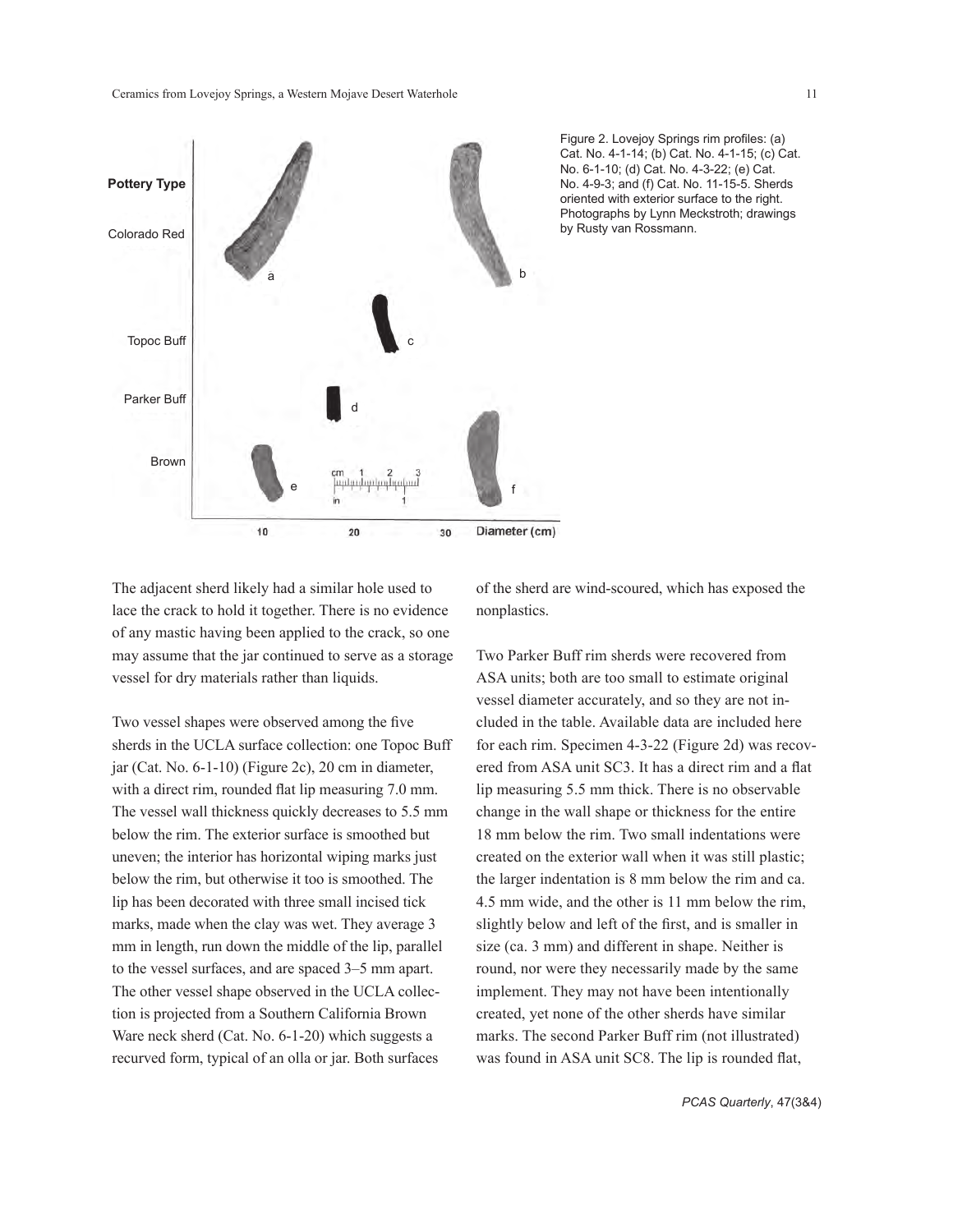8 mm wide, and quickly decreases to 5.5 mm just 18 mm below the rim, at the slight neck restriction. Faint horizontal wiping marks are visible on the exterior near the rim, but otherwise the surface is smoothed, with occasional vugs and rough areas.

One Southern California Brown vessel, a widemouthed olla (Cat. No. 4-9-3) (Figure 2e) from ASA Unit SC9, has an estimated diameter of 34–36 cm, a slightly recurved rim, and a rounded flat lip projecting to the exterior and measuring 7 mm at the lip. The vessel surface was smoothed but is generally rough and has horizontal wiping marks on both surfaces. There are tiny manganese nodules on the exterior surface. The other Southern California Brown vessel is a micaceous brown cooking pot (Cat. No. 11-5-5) (Figure 2f) recovered from TEU1 in the AE 2004 excavation. The jar was 10 cm in diameter at the mouth, with an incurving, direct rim, and a rounded flat lip, 6 mm thick. Horizontal wiping marks are visible on both surfaces, and nonplastics, including mica, are visible on the exterior surface. Carbon deposits on the exterior suggest that it was a cooking pot or olla. All the sherds from this unit appear to be from this vessel. A different sherd (Cat. No. 11-5-6) from the same level (40–50 cm below surface) of TEU1 was submitted for thin-sectioning.

#### *Vessel Wall Thickness*

Vessel wall thickness was measured for 107 sherds with intact surfaces. The measurements were rounded to the nearest millimeter (Table 7). Seventy-five percent of the sherds measured between 4–6 mm thick, with a thickness of 5 mm accounting for 38 percent of the total. The 13 mm sherd was identified as a fragment of a rounded vessel base due to the thick wall, pronounced wall curvature, and the pattern of carbon on the exterior surface. The 10 mm example is the basal end of a shallow bowl rim sherd. The 3 mm sherds were all found in the ASA collection, from SC3, TP1A and TP1B, and all are buff.

#### *Residues*

Of the 107 intact sherds, over half (59 sherds; 55 percent of total) had some degree of carbon deposit on one or more surfaces (Table 8). Fire clouds were recorded separately from carbon deposits. Nearly onethird of the assemblage (31; 29 percent) had extensive carbon, mostly on the exterior. Nearly 10 percent had carbon on both surfaces. It is uncertain whether the carbon was deposited through use of the vessel on or near a fire or was the result of post-depositional activities; clearly, many of the ceramic vessels found at Lovejoy Springs were used for culinary purposes. Carbonate deposits, often thought to result from using ceramics to hold/transport water or to boil liquids, were found on six sherds (6 percent). Two sherds had salts on the exterior surface; two had salts on the interior, and one had salts on both surfaces. Considering that one of the foremost features of the Lovejoy site is the presence of potable water, this number is surprisingly low.

Two sherds from ASA Unit SC1 had manganese nodules deposited on broken edges (specimen 4-1-15, the Colorado Red bowl [Figure 2b] and specimen 4-1-17,

Table 7. Sherd Wall Thickness.

| Thickness (mm) | Number of sherds |
|----------------|------------------|
| 3              | 8                |
| $\overline{4}$ | 19               |
| 5              | 41               |
| 6              | 21               |
| 7              | 11               |
| 8              | 3                |
| 9              | 1                |
| 10             | 1                |
| 11             |                  |
| 12             | 1                |
| 13             | 1                |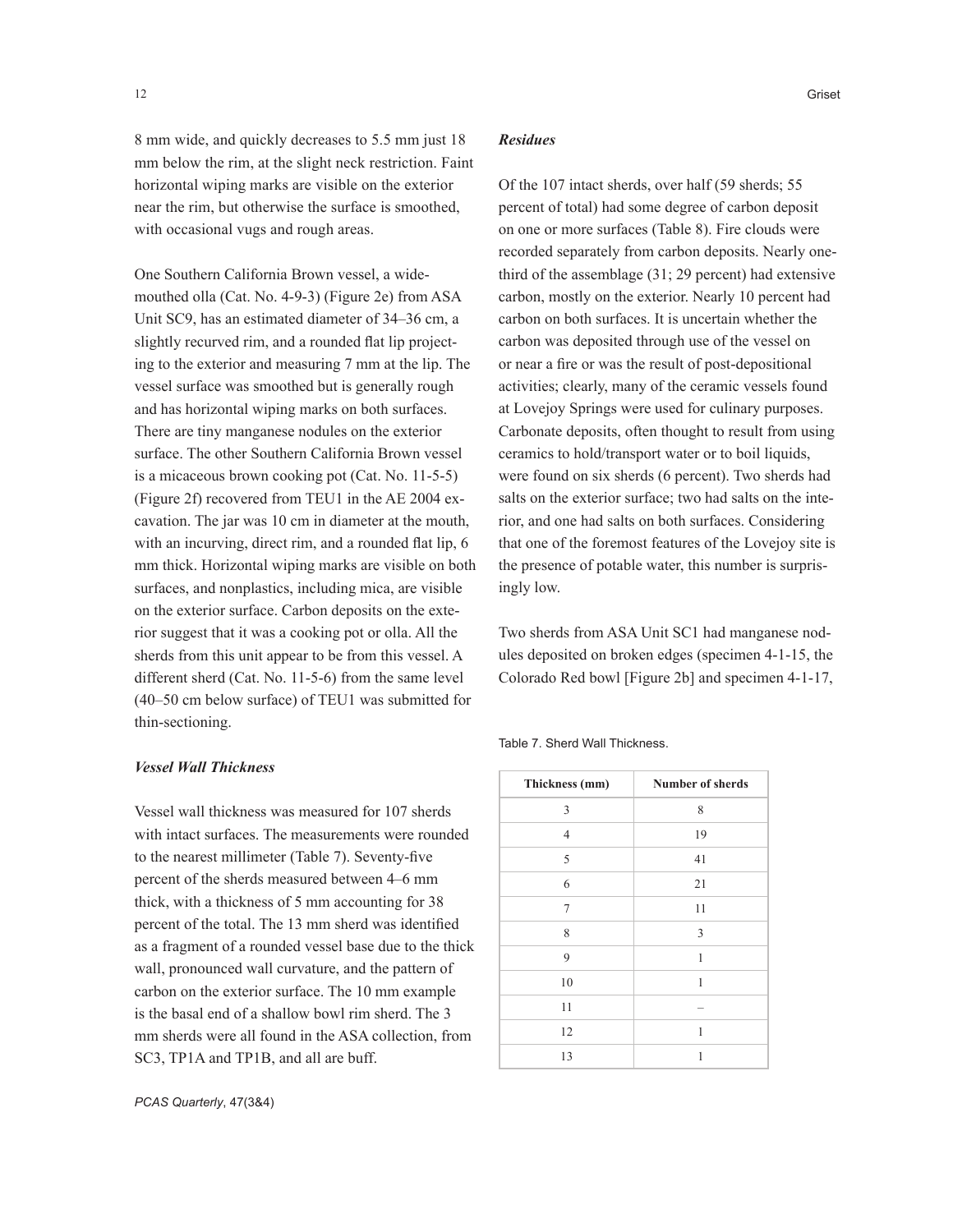| Table 8. Location of Carbon Deposits on Sherd Surfaces. |  |
|---------------------------------------------------------|--|
|---------------------------------------------------------|--|

| <b>Exterior Surface</b><br><b>Residue</b> |    | <b>Interior Surface</b> | <b>Both Surfaces</b> |  |
|-------------------------------------------|----|-------------------------|----------------------|--|
| Carbon                                    | 20 |                         |                      |  |
| Carbon trace                              |    |                         |                      |  |

a Colorado Red-on-buff sherd [Figure 3b]). The growth of manganese dendrites on ceramics, similar to its growth on rock (desert varnish), has been viewed as a sign of antiquity; the more nodules there are, the greater the passage of time. Recent work by O'Grady (2005) indicates that manganese dioxide dendrites on ceramics may form in as few as 40 years, depending on the porosity of the ceramic substrate, the amount of manganese (in the buried substrate, in the environment, or in the painted decorations), and the presence of a standing liquid.

Significantly, both Lovejoy examples of manganese nodules are on Colorado Red sherds and not on any other buff or brown type. This may indicate that this particular sedimentary clay fosters manganese dioxide formation or that a manganese-rich mineral was used to color the clay slip or the painted decoration or that these sherds were exposed for some period of time in a different environment and transported to Lovejoy Springs with the manganese nodules already formed. Some combination of these factors may explain the observations.

#### *Vessel Decoration*

Several decorative techniques were observed on different ceramic types from Lovejoy Springs: four instances of burnished red slipped surfaces on Colorado Red bowls, jars and ground disks; one red-on-buff and two red-on-brown painted linear designs typical of the Colorado River area and a single example of a painted Hohokam-like red-on-buff design; a faintly incised chain motif, typical of Southern California Brown vessels, on a shoulder sherd; a series of small

incised tick marks on the lip of a Topoc buff rim; and a possible punctate design on a Parker buff rim exterior.

Specimen 4-1-16 has a distinctively Hohokam design typical of Santa Cruz Red-on-buff pottery (Figure 3a). If it had been found in the Tucson Basin or Phoenix Basin, it would undoubtedly have been typed as such and dated at AD 850–950/975. Miksa (2009) examined the sherd with a hand lens and thought that the inclusions (crushed angular grains of gabbro diorite) were atypical of the Tucson Basin, although they might have derived from further west along the Santa Cruz River. The temper is similar to that attributed to Gila Bend Red-on-buff; Waters also reported Gila Bend sherds with Santa Cruz designs (Waters 1982a, 1982b, 982c). This sherd is probably from a jar, since only the exterior is decorated (see Heckman et al. 2000:Figure 52c for a similar vessel pattern). Specimen 4-1-17 (Figure 3b) is very similar in appearance. It too has an orange cast and a red-on-buff design; however, it has crushed angular clear quartz as well as grains with intertwined quartz/feldspar/hornblende, and appears to fall within the type description for Parker Red-on-buff, which Waters (1982a, 1982b, 1982c) dated to AD 1000 onward. Two additional sherds (Cat. No. 4-2-47 and Cat. No. 4-2-48) from ASA Unit SC2 (Figure 3c and Figure 3d), are from the same vessel but do not conjoin; they have broad red lines that are somewhat obscured by a faint deposit of carbon on the exterior surface. They fit Rogers' (1945b) description of Cronese Brown in that they appear to be brown upon first glance, but the paste is pinkish. Rogers (1945b) reported finding only one example with a "crude red line."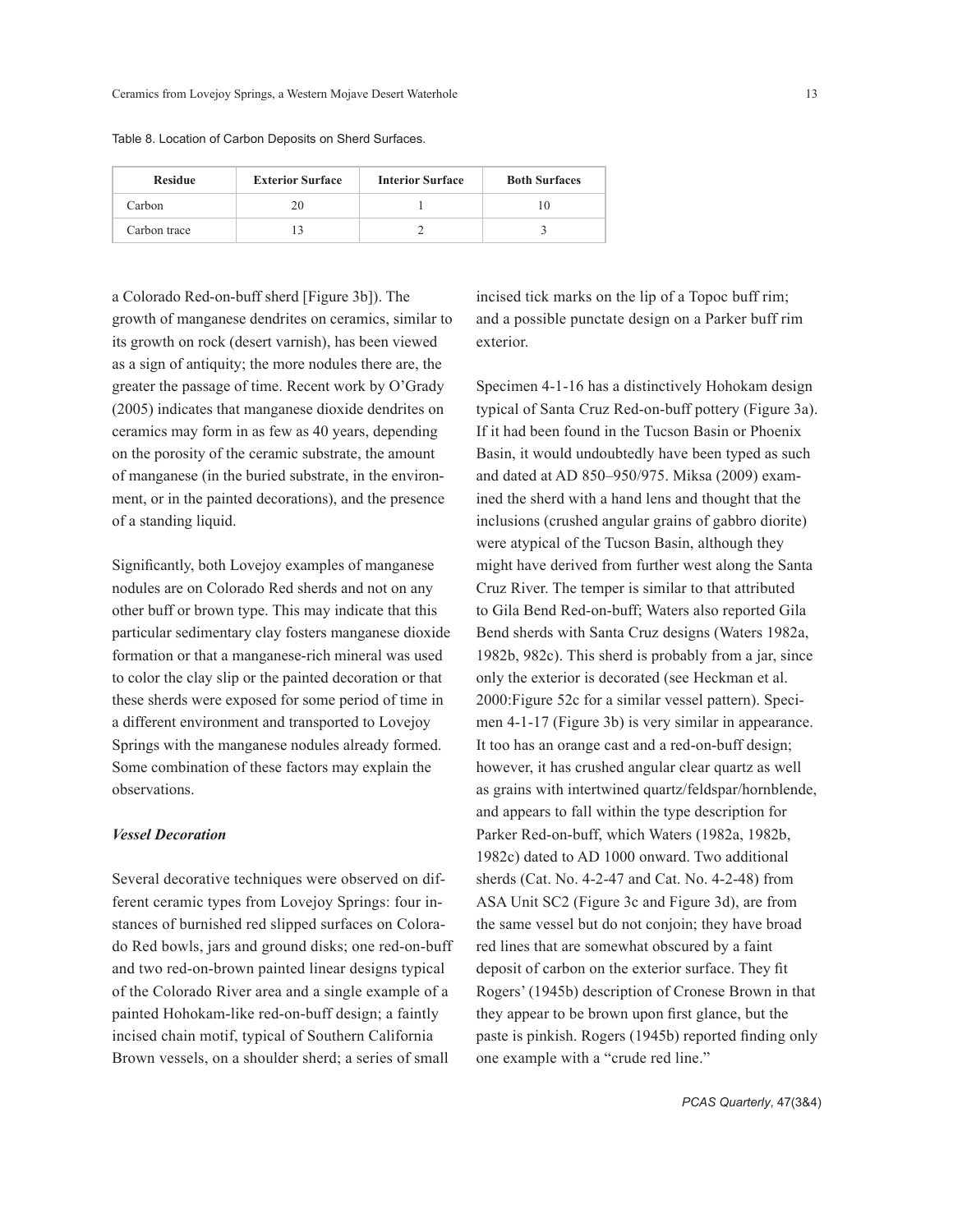A small Parker buff rim sherd (Cat. No. 4-3-22) has two indentations on the exterior that may be part of a punctate design (Figure 3e). A Topoc buff rim (Cat. No. 6-1-10) has small incised tick marks spaced about 5 mm apart in the center of the rounded flat lip, parallel to the interior and exterior walls. A Southern California Brown sherd (Cat. No. 4-3-8) with rough surfaces and crushed quartz/feldspar/ hornblende (but without the pink burning clay) may have an incised design on the exterior surface. Alternatively, this may be particularly deep mop marks (incisions left from wiping and smoothing the wet clay surface with a plant fiber "mop"); however, the clay texture is very grainy (it does not have a floated smooth surface), and resists incising (Figure 3f).

## *Worked Sherd Disks*

Ceramic disks are reported from sites throughout the Great Basin, Southwest, and southern California and are attributed to a variety of functions. Some served as lids for storage vessels; these often exhibit residues of pitch or wax around the edges where they were sealed into the mouth of an olla. Central perforations (usually drilled into an existing sherd, rather than formed when the clay was wet) may have enabled a hide or plant fiber strap to be inserted, knotted on one side to secure it, then used as a handle to lift the lid out of the olla. Other perforated sherds are identified as spindle whorls, particularly in Southwestern sites where woven textiles were common. They may also have been used as toys, ornaments, or game markers, or as disks that were on game strings (see Koerper 1988). No functional evidence is apparent on any of the Lovejoy disks. Five sherds were reshaped into disks by edge grinding (Figure 4). None of these sherds were broken during analysis to reveal a fresh face of the paste, and so paste observations were restricted to surface observations.

Three of the five disks were centrally perforated using a stone drill; one was drilled conically from the interior of the original sherd, while the other two were drilled biconically. The disks are similar to the wide range of sizes, both perforated and unperforated, reported for Tahquitz Canyon (Schaefer 1995:Figures IX.12 and IX.13). None corresponds in diameter to the vessel rims in the Lovejoy collections.

Specimen 7-1-11 (Figure 4a), surface collected by Wubben in 1920, is nearly half of an estimated 3.0 cm disk created from a California Desert Intermediate Ware sherd. The central perforation was drilled from the interior surface only and is ca. 4 mm in diameter. The exterior surface was smoothed, although nonplastics are visible through the light carbon deposit. Nonplastics are much more visible on the interior surface which is much rougher than the exterior and has copious vugs from nonplastics that popped out when this surface was ground down to the current 5 mm thickness. Nonplastics comprise more than 75 percent of the clay body and are primarily quartz. No fresh break was made on this tool, and so it is impossible to determine macroscopically whether the sub-rounded shape of the quartz and feldspar is due to grinding during manufacture of the disk or to the original state of the nonplastics. One small chip had flaked off the interior edge, perhaps through use of the disk. There are four ground facies, flat areas on the otherwise curved edge of the disk (Figure 4a).

Specimen 4-3-24 (Figure 4b) is a perforated disk made from a Colorado Red potsherd. It had an estimated diameter of 4.0 cm, and it was biconically drilled with an opening estimated at 4.5 mm. The exterior surface has a smooth, burnished red slip; the interior is rough and may have been purposely ground so that the interior surface slants to meet the exterior at the narrow 2.5 mm thick edge. Vugs remain where the nonplastics were popped out during the grinding. The third perforated disk, specimen 4-7-2 (Figure 4c), represented by half of the disk, had an original diameter estimated at 2.6 cm, and it is 5 mm thick at the ground edge. It was biconically drilled with a 3 mm diameter central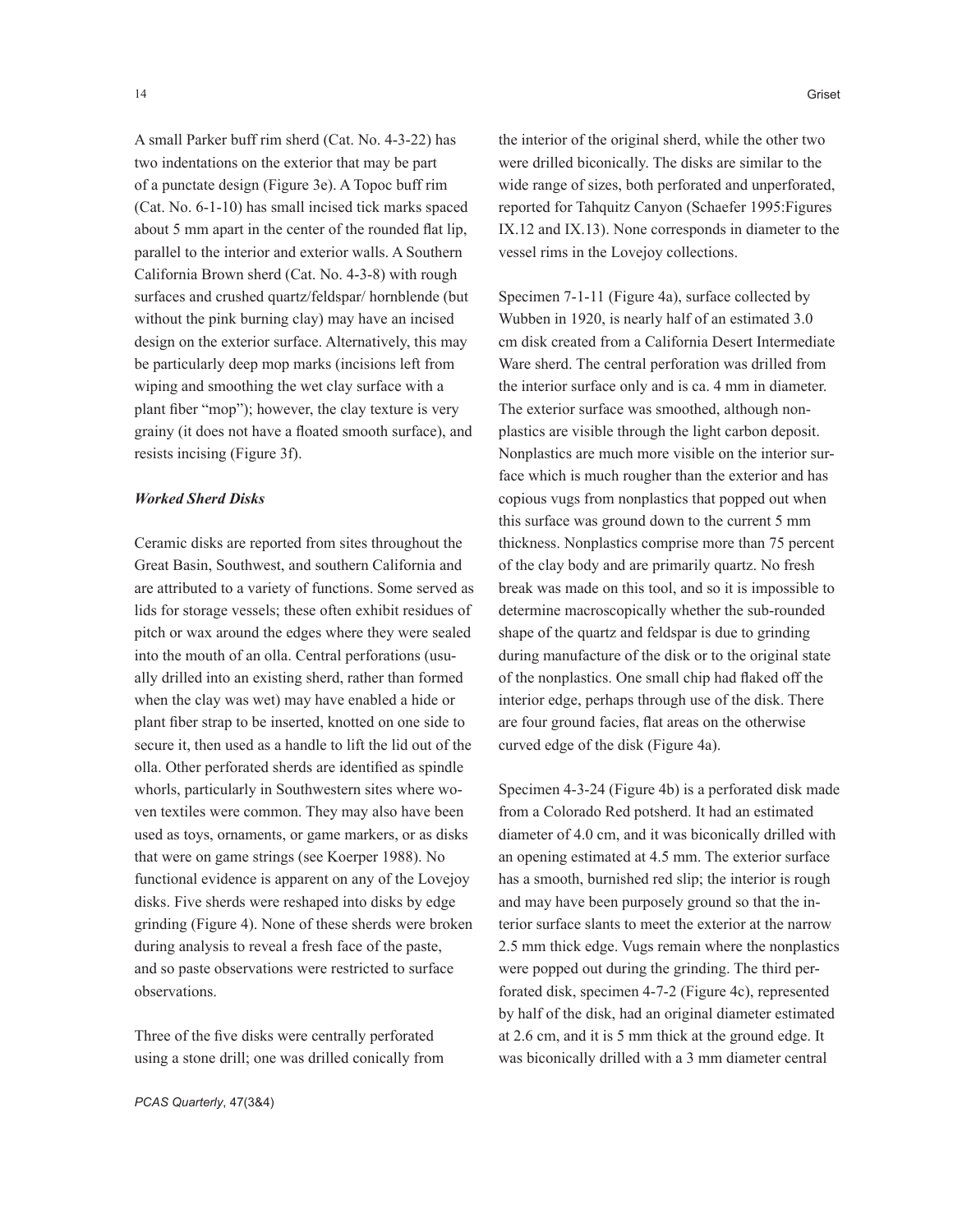

Figure 3. Decorated sherds from Lovejoy Springs: (a) Cat. No. 4-1-16; (b) Cat. No. 4-1-17; (c) Cat. No. 4-2-47; (d) Cat. No. 4-2-48; (e) Cat. No. 4-3-22; and (f) Cat. No. 4-3-8 with pencil drawing. By Lynn Meckstroth.

> Figure 4. Decorated and worked sherds from Lovejoy Springs: (a) Cat. No. 7-1-11; (b) Cat. No. 4-3-24; (c) Cat. No. 4-7-2; (d) Cat. No. 4-15-3; (e) Cat. No. 4-9-5; (f) Cat. No. 4-3-23; and (g) Cat. No. 4-8-1. By Lynn Meckstroth.

 $\epsilon$ 

*PCAS Quarterly*, 47(3&4)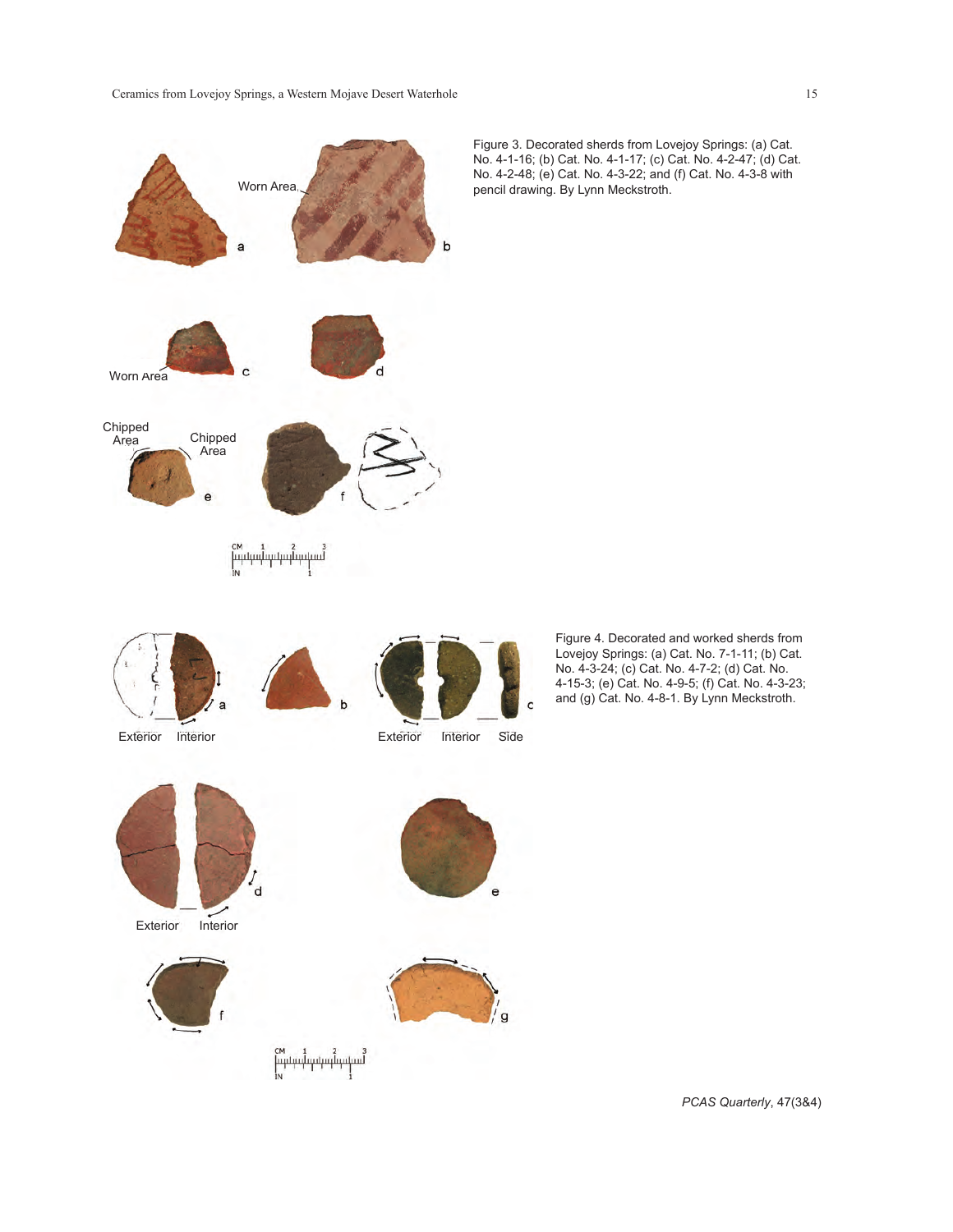hole. There are four ground facies on the edge. This disk differs from all others in that it has two grooves cut across the exterior edge, one perpendicular to the edge, the other oblique. Both grooves are cut into the interior surface of the sherd as well as the edge; only the oblique groove extends to the exterior surface as well, having been cut deeper. These cuts were made after the sherd was ground into its disk shape and are probably the result of rubbing that edge against a sharp string or other object. This sherd is also identified as California Desert Intermediate Ware, based on the abundant (75 percent) rounded quartz inclusions (again, no new fresh break was made on the disk). Disk 4-7-2 and disk 7-1-11 are similar in size and paste; the paste is finely ground clay, and nonplastics consisted of sub-angular to sub-rounded quartz and feldspar. It was fired in a reducing atmosphere.

One unperforated disk (Cat. No. 4-15-3) (Figure 4d) is represented by two sherds that conjoin to form approximately half of a disk, 4.2 cm in diameter, with an average thickness of 4 mm. The disk had been ground on the rounded edge, yet it also exhibits chips all along the interior surface of the original sherd and two ground facies on the edge. It is nearly round which leads one to believe that the chips resulted from use wear rather than chipping to create the circular shape. The exterior surface is burnished but not slipped; the interior is smoothed but uneven and does not appear to have been ground.

The other unperforated disk (Figure 4e) (Cat. No. 4-9-5) is a slightly elongated round form, complete except for a fragment missing on one edge. It could be a disk preform that has not been ground smooth on the edges (only two small facies are smoothly ground on opposing edges). It has a diameter of 3.2–3.3 cm and an edge thickness of 4.5–5.0 mm, and faint wiping impressions appear on both sides but in opposite directions, perhaps a result of wiping the original vessel. The interior surface has a consistent carbon deposit; the exterior has a firing cloud, typical of Tizon Brown

*PCAS Quarterly*, 47(3&4)

Ware. The sub-angular granitic nonplastics are also consistent with that type.

#### *Worked Sherd Tools*

Two sherds were altered by grinding the edges into amorphous shapes with multiple facies that could be used as scraping or grinding tools. The two examples are dissimilar in outline. Specimen 4-3-23 (Figure 4f) is approximately half of a roughly elliptical sherd ground on the edge in four distinct facies, one of which also exhibits grinding on the interior perpendicular to the edge. Both surfaces have random scratch marks, and tiny mica flecks are visible; one surface has faint red traces that may be paint. It has been identified as a California Desert Intermediate Ware due to the finely ground paste and abundant sub-angular/subrounded quartz and feldspar exposed on the old break.

Specimen 4-8-1 (Figure 4g) was originally cataloged as a rimsherd, but the angle of the "rim" is not correctly aligned. It is probably a neck or shoulder fragment that had been reshaped to use as a grinding tool. Three sides are broken; one edge has been partially rounded by rubbing it back and forth perpendicular to the edge. That same edge also exhibits tiny chips, especially on each end of the "rounded" portion. The interior surface is a crackled orange color with nonplastics visible and faint anvil marks; the exterior was smoothed more in the original vessel, though it too has uneven areas. A hairline crack begins at the rounded edge and runs diagonally across the interior surface, suggesting the sherd was stressed by some force, possibly when used as an edge scraper.

## *Chronology*

The buff ceramics from Lovejoy Springs span the entire Lower Colorado Buff Ware ceramic period, from Patayan I through Patayan III (AD 700 to the historic period). Patayan I is represented by the three Colorado Red sherds (2 rims and 1 disk) as well as direct rims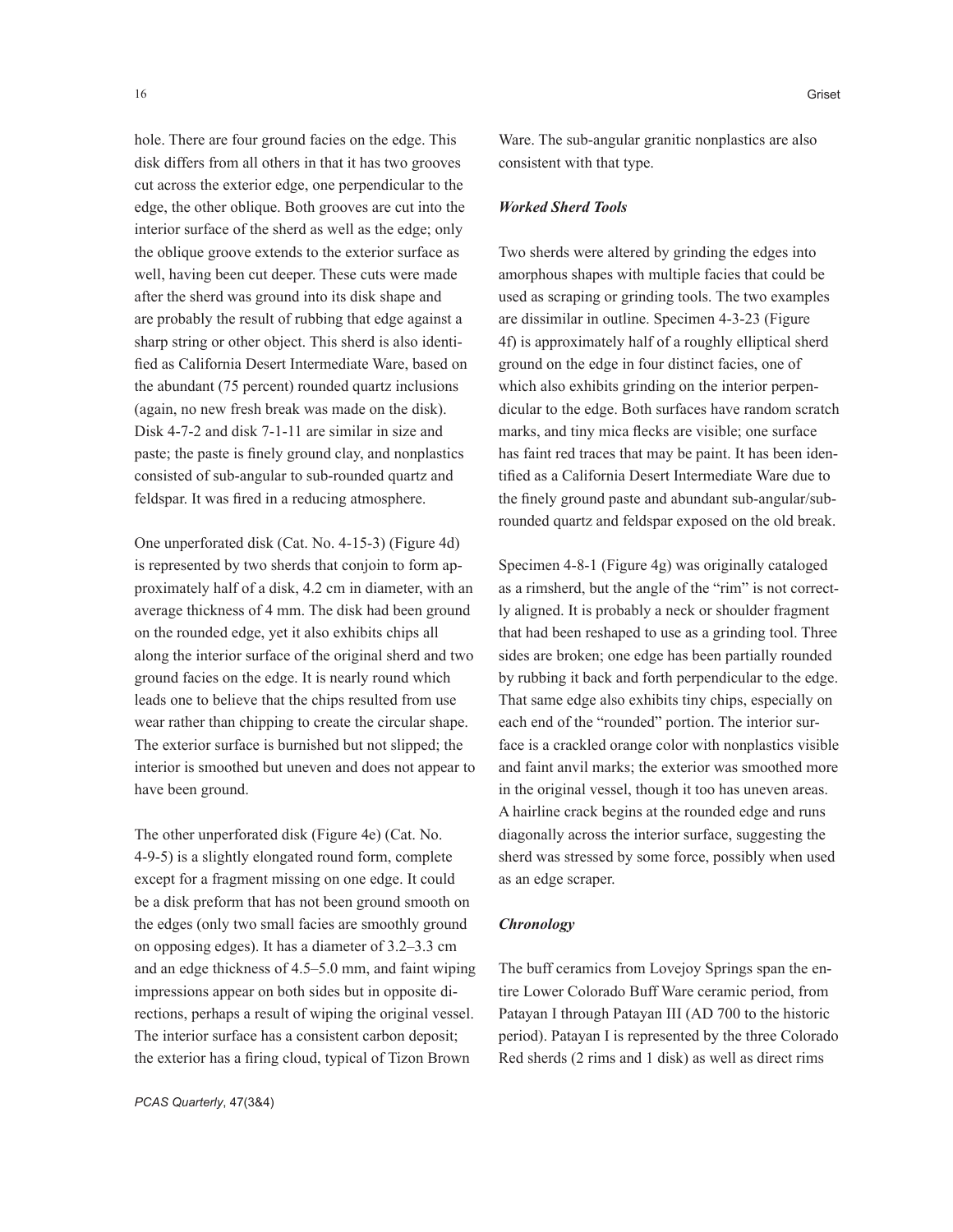with rounded lips (see Waters 1982a:Fig. 7.1). None of the rim sherds have a marked recurve, a form reputed to begin in Patayan II, but Patayan II/Patayan III types (Parker Buff, Colorado Red-on-buff, Cronese Brown) are also present in the assemblage. According to Waters (1982a, 1982b, 1982c), stucco exterior treatments are restricted to Patayan II and III (AD 1000 onward); conversely, Schroeder (1958) dated Parker Stucco as early as "pre AD 200? to at least 1840." The Santa Cruz/Gila Bend Red-on-Buff sherd dates no earlier than AD 850 in the Phoenix Basin and Gila Basin. It is impossible to say when it was brought to the Lovejoy Springs site or whether it was from an intact vessel or was simply curated.

No Owens Valley Brown Ware or Great Basin Brown Ware sherds were identified in the ceramic sample. Both of these wares were manufactured using the coil-and-scrape technique to shape the pots and have distinctive wiped surfaces. Eerkins' (2003:20) studies of Owens Valley Brown Ware suggested that ceramics may have been present in the valley as early as AD 1300, and widespread local manufacture occurred at the individual or family level by ca. AD 1450.

The Lovejoy Springs sherds identified as Southern California Brown Ware due to their surface treatment and paste characteristics also have anvil marks on some interiors, as do several of the Parker Buff sherds. Southern California Brown Ware has been dated in the Transverse Ranges to as early as AD 600–799, in coastal southern California villages to ca. AD 1000, and throughout San Diego County to ca. AD 1450 (Griset 1996).

The only ceramics associated with a radiocarbon assay at Lovejoy Springs are fragments of a Southern California Brown cooking jar that were distributed principally between 40 and 50 cm below surface in TEU1, with three tiny sherds found lower than 80 cm. A charcoal sample (#212904) taken from Feature 1a (100–110 cmbs) and 20 cm below the deepest

fragments of the cooking jar produced a calibrated range of AD 1450–1650, suggesting that the cooking jar was deposited after that time. None of these California Desert Brown sherds had anvil marks, although they were extremely small compared to the other sherds. Perhaps they were more friable.

Unfortunately, there is no vertical or horizontal stratigraphy that can be used to date the ceramics at the Lovejoy Springs archaeological site. All chronological estimates are based on cross-dating with sherds from other areas, and in some cases these are themselves cross-dated using decorated Anasazi or Hohokam sherds. Clearly, dating plainware ceramics will remain problematic until a larger body of directly dated sherds from desert contexts becomes available.

## *Comparisons*

Lyneis (1988a, 1988b, 1988c, 1989, 1990) reported a group of sherds from Fort Irwin ca. 240 km northeast of Lovejoy Springs that are comparable to specimens in the Lovejoy Springs collection. The Fort Irwin sherds exhibit a paste texture that intergraded with both the grainier (brown) and the non-granular (buff) textures observed in the Lovejoy Spring ceramics. Lyneis' Intermediate Brown was easily distinguished from any potential Owens Valley Brown Ware or Great Basin Brown sherds that may have been transported into the Mojave Desert, especially as those wares were finished by scraping, rather than paddling, and both often have distinctive wiping marks in opposing directions on the interior and exterior surfaces. Lyneis concluded that the Desert Intermediate paste's tendency to intergrade "is likely a reflection of the dominance of ceramics made from clays available along the Mojave River Valley and its environs," although she cautioned that there were insufficient data to rule out the presence of fine clean sedimentary clay deposits in the uplands of Fort Irwin or the adjacent Mojave River Valley. She noted that Drover (1979:140, Table 13, cited in Lyneis 1988b:E3)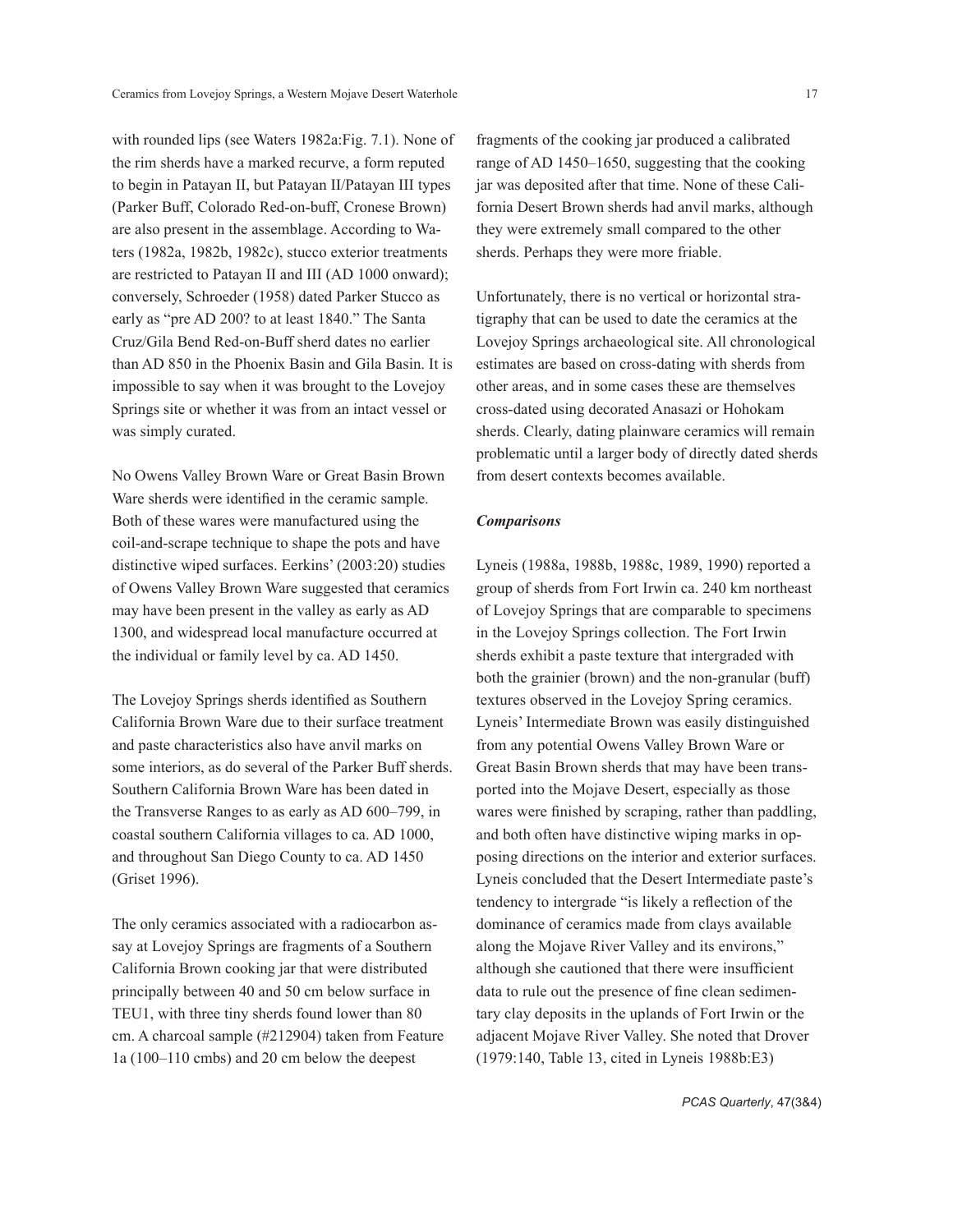found a deep bed of fine clay near the center of East Cronese Lake.

#### **Interpretations**

Examination of ceramics collected from Lovejoy Springs over the past 90 years indicates that this water hole attracted people passing through or using areas of the Mojave Desert for 900 years prior to the twentieth century. In all probability an even greater diversity of ceramic types existed at the Lovejoy Springs site before visitors began to remove them, beginning 125 years ago. Given the paucity of exotic sherds, many of which represented but a single vessel, it is most likely that at least some of these exotics were surface collected elsewhere by Native peoples and brought to Lovejoy Springs prehistorically.

The diversity of ceramics at Lovejoy Springs likely reflects a diversity of people visiting or residing in the area. In addition to people traveling the historically recorded east-west Mojave trading corridor between the Colorado River and the Pacific Coast, people transporting ceramics possibly came from other areas to the Mojave region. Malcolm Rogers' surveys of the Mojave Sink convinced him that early turquoise miners brought Southwestern ceramics (Deadman's Gray, Lino Gray, and their decorated varieties) in the early ninth century and that Mojave Desert residents traded Pacific shells for Prescott Gray pottery. Rogers (1945a:175) added that "during these pre-ceramic times, all the Prescott Gray Ware types were traded for and are now found surficially associated to some extent with the first importations of early Yuman types from the Lower Colorado focus."

Rogers identified two ceramic types produced in the Mojave Sink, Cronese Brown and a rare variant, Crucero Brown. The petrographic evidence from sherds found at Lovejoy Springs confirms Lyneis' (1988c) "Margaret's Principle" that the brown wares in the central Mojave Desert were locally produced. The

thin-sectioned California Desert Intermediate sherds from Lovejoy derive from clay sources found in a region that potentially extends 80 km west of Lovejoy Buttes, northwest 72 km, north and northeastward 80 km, 48 km east, and 16 km south. Further petrographic examination of clays and nonplastics from this area may refine the ceramic materials procurement zone considerably.

Unfortunately, there are no associated or direct dates for these sherds. Rogers (1945a:176) concluded that "settled occupation" of the Mojave River region ceased around AD 1400 as dated by the presence of Jeddito Black-on-yellow sherds on Mojave Sink sites. He added that, "it is probable that small parties from the Colorado River continued to visit it occasionally for some time, but the increasing aridity and the expanding Shoshonean and southern Paiute bands soon after made the Colorado valley a more favorable and a decidedly more hospitable habitat." Schroeder (1952:56) postulated an even earlier abandonment of the area beginning ca. AD 1150.

Drover's (1979) excavations in the Cronise Basin and Jenkins' (1989) comparisons of ceramics from Afton Canyon on the lower Mojave River with those from Fort Irwin provide ample evidence that the area was not abandoned. Ceramics continued to be deposited throughout the eastern Mojave Desert, but the ceramic assemblages are amalgamations of buff, brown, and gray wares. Also, there are sherds that do not quite fit existing typologies. Joint use of the region by multiple, ceramic producing historic groups (Desert Serrano, Mohave, and [after 1840] Chemehuevi-Southern Paiute) has left evidence of multiple potential sources for the prehistoric ceramics found in the Mojave Desert region (David Earle, personal communication 2006). Sutton (1989) suggested that the Antelope Valley was abandoned in the Late Prehistoric period (AD 1250–1750) because of the drying climate and was only sparsely populated during the protohistoric (see also Earle 2005:9–10).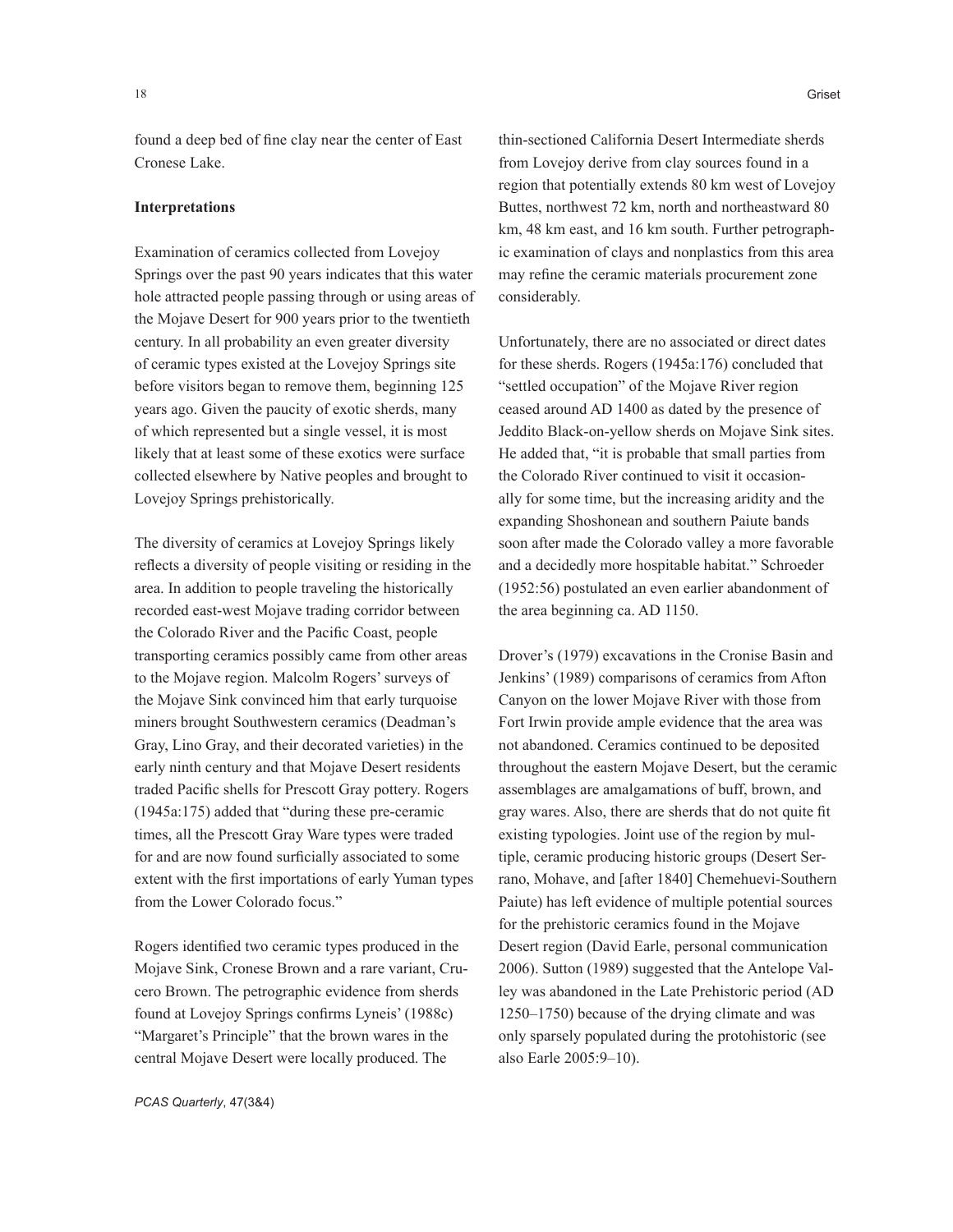The Lovejoy Springs assemblage reflects multiple sources of ceramics but does not provide any direct dating that would address the question of whether the site was abandoned for any period of time. It is not known who occupied it at any given time. The Patayan II/Patayan III Lower Colorado Buff Ware traits and types at the site span the full length of the combined periods (AD 1000–historic). The Colorado Red-onbuff sherd is a Patayan III type, but it is a single sherd that could have been transported by Mohave traders who continued to use the Mojave trade route into the late nineteenth century. The Intermediate Brown Desert ceramics, most likely made from local clays, are not associated with a particular cultural group, and it is currently impossible to determine whether they were made by Serrano, Chemehuevi, or some other tribe.

Significantly, there are no examples of Owens Valley Brown Ware among the Lovejoy Springs collection, suggesting that there was not extensive contact or trade beyond a certain point northward. This supports Sutton's proposed boundary between Numic to the north and Patayan (Takic) to the south (Sutton 1989; David Earle, personal communication 2006). The petrographic data suggest a potential resource procurement zone for local ceramic materials that runs 160 km east-west and ca. 96 km north-south and is centered about 32 km north of Lovejoy Springs.

Ceramics used at the site include wide-mouthed and medium wide-mouthed vessels, probably ollas and deep bowls, and one small shallow serving bowl. One of the medium wide-mouthed vessels was used for cooking. Interestingly, narrow-mouthed ollas suitable for transporting water or stashing food for long-term storage are missing from the assemblage.

Sherds were recycled as tools, either as disks of unknown function or as amorphously shaped sherds used to grind or scrape. All the disks are smaller than the rim diameters of the vessels, so they were probably used for purposes other than pot lids. It is also possible that the

absence of narrow-mouthed vessels, for which these disks might have been lids, is due to their having been carried away from the site or cached offsite in rock crevices. If the buff rim sherds were derived from intact vessels at Lovejoy Springs, not just transported rim sherds, then considerable effort was expended to transport large vessels from the Colorado River area to the western Mojave Desert. Rogers (1945a, 1945b) suggested that pottery was being traded for shell; a complete Lower Colorado Buff Ware narrow-mouthed olla found at an archaeological site on the Santa Barbara coast (now curated at the Santa Ynez Historical Society Museum) attests to long-distance trade and these vessels' values.

## **Future Research**

Three areas for future research on Mojave Desert ceramics are the following: (1) expansion of petrographic analysis of sherds, clays, and mineral samples; (2) direct dating of carbon deposits on suitable sherds; and (3) a comparison of Mojave brown sherds with those from known Serrano and Chemehuevi sites. Ethnographic data concerning Serrano pottery is limited to brief statements by Benedict (1924) that mountain clays were collected, dried, sifted to remove large nonplastics, aged for 24 hours, and then shaped into pots for cooking and ollas for storing mesquite and piñon flour. It would be useful to compile petrographic data on clays and sherds from throughout the Serrano area to provide a baseline for comparison with brown sherds found at the northern base of the mountains and on the floor of the Mojave River Valley.

At present, brown ware ceramics are dated by horizontal association with exotic ceramic types or other dated materials. In an area where ceramics were being transported long distances and site deposits are generally surficial, sites such as Lovejoy Springs that have subsurface midden deposits are exceedingly rare and valuable. Hopefully, intact midden yet remains at the site, and areas of future ground disturbance will be sampled with these objectives in mind.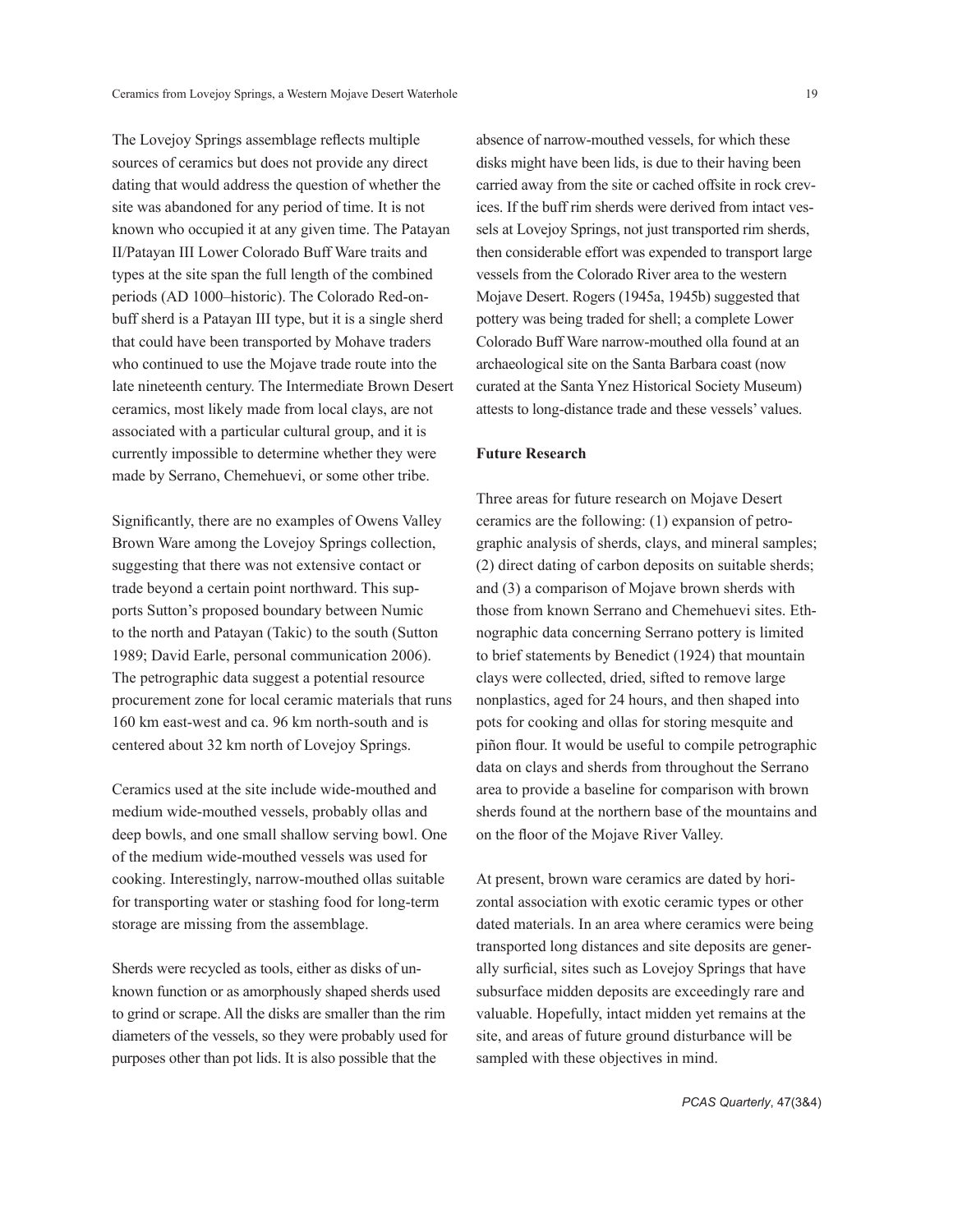## **Acknowledgments**

An earlier version of this article was developed as part of an archaeological mitigation report by Applied EarthWorks for the Los Angeles County Department of Public Works. Additional funding was provided by the Archaeological Survey Foundation of Southern California to upgrade the curation of Lovejoy Springs collections. My sincere thanks to all those involved for reaching a creative solution to the required mitigation, which resulted in new data from extant collections and ensured that these collections will be available for future research and comparative analyses.

## **References Cited**

Bayman, James M., and Richard M. Ryan

1988 Lower Colorado Buffware and the Protohistoric Period in Southern Arizona. *Pottery Southwest* 15(1):1–4.

## Benedict, Ruth Fulton

1924 A Brief Sketch of Serrano Culture. *American Anthropologist* 26(3):366–392.

Colton, Harold S.

- 1939a *An Archaeological Survey of Northwestern Arizona Including the Description of Fifteen New Pottery Types*. Museum of Northern Arizona Bulletin No. 16. Flagstaff.
- 1939b *Prehistoric Culture Units and their Relationships in Northern Arizona*. Museum of Northern Arizona Bulletin No. 17. Flagstaff.
- 1945 The Patayan Problem in the Colorado River Valley. *Southwest Journal of Anthropology* 1(1):114–121.

Colton, Harold Sellers, and Lyndon Lane Hargrave

1937 *Handbook of Northern Arizona Pottery Wares*. Museum of Northern Arizona Bulletin No. 11. Flagstaff.

Davis, James T.

1961 *Trade Routes and Economic Exchange Among the Indians of California*. Reports of the University of California Archaeological Survey No. 54. Department of Anthropology, Berkeley.

Dobyns, Henry F., and Robert C. Euler

1958 Tizon Brown Ware: A Descriptive Revision. In *Pottery Types of the Southwest: Wares 14, 15, 16, 17 and 18: Revised Descriptions, Alameda Brown Ware, Tizon Brown Ware, Lower Colorado Buff Ware, Prescott Gray Ware, San Francisco Mountain Gray Ware*, edited by Harold S. Colton. Museum of Northern Arizona Ceramic Series No. 3D. Flagstaff.

Drover, Christopher E.

1979 *The Late Prehistoric Human Ecology of the Northern Mohave Sink, San Bernardino County, California*. Ph.D. dissertation, Department of Anthropology, University of California, Riverside.

Earle, David D.

2005 Important Research Issues in the Study of the Prehistory of the Lovejoy Springs-Piute Butte Region, Los Angeles County. Manuscript on file, Applied Earthworks, Inc., Fresno, California.

Eerkins, Jelmer W.

2003 Towards a Chronology of Brownware Pottery in the Western Great Basin: A Case Study from Owens Valley. *North American Archaeologist* 24(1):1–27.

Euler, Robert C.

1959 Comparative Comments on California Pottery. In, Archaeological Resources of Borrego State Park. *Archaeological Survey Annual* 

*PCAS Quarterly*, 47(3&4)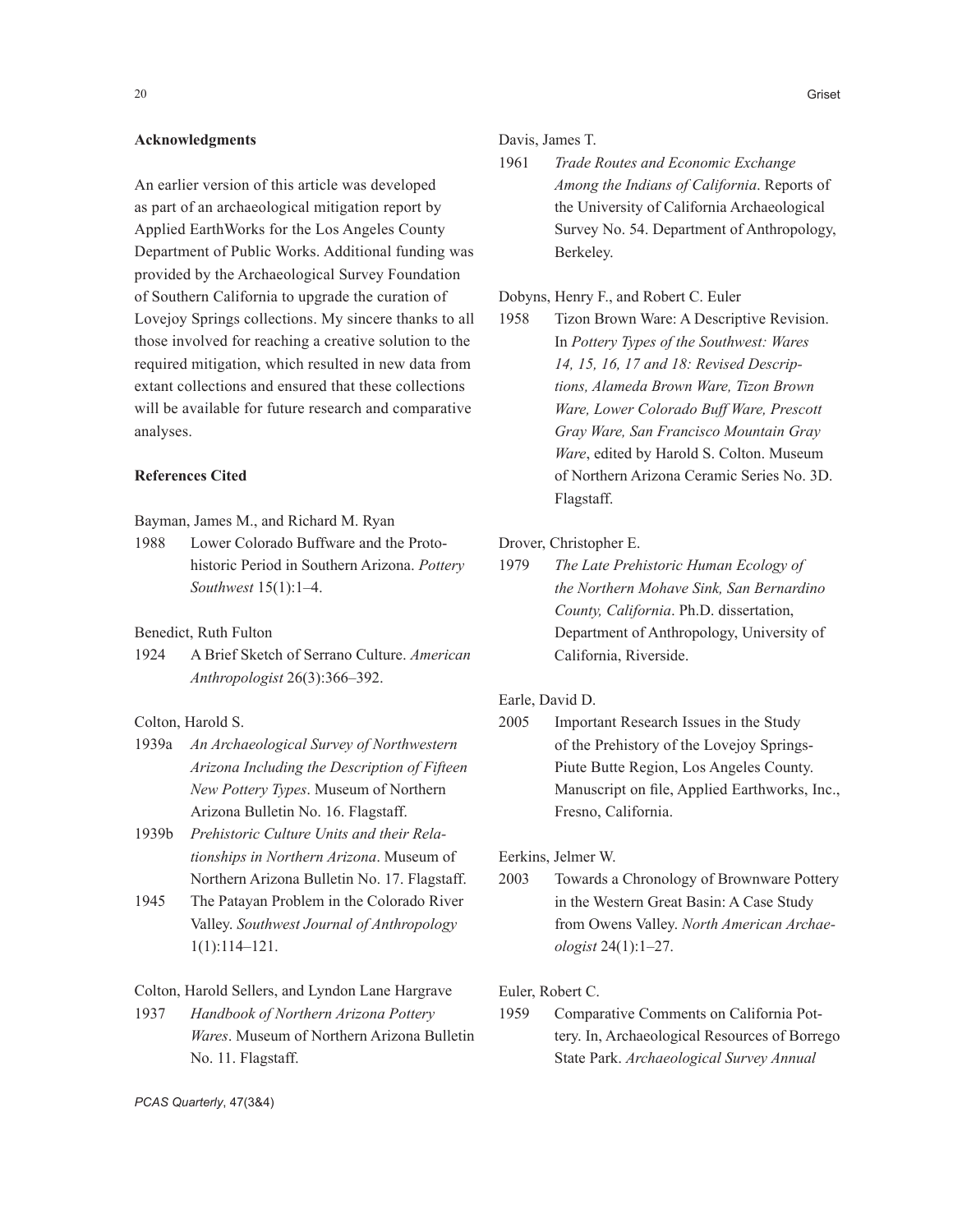*Report, 1958–1959* 1:41–42. Department of Anthropology and Sociology, University of California, Los Angeles.

## Gladwin, Winifred J., and Harold S. Gladwin

- 1930 *A Method for the Designation of Southwestern Pottery Types*. Gila Pueblo Medallion Papers No. 7. Globe, Arizona.
- 1934 *A Method for Designation of Cultures and their Variations.* Gila Pueblo Medallion Papers No. 15. Globe, Arizona.

## Griset, Suzanne

- 1986 Ceramic Artifacts. In *Excavations at Indian Hill Rockshelter, Anza-Borrego Desert State Park, California, 1984–1985*, by Philip J. Wilke, Meg McDonald, and Louis A. Payen, pp. 80–100. UCRARU Report #772, Archaeological Research Unit, University of California, Riverside.
- 1996 *Southern California Brownware*. Ph.D. dissertation, Department of Anthropology, University of California, Davis.
- 2008 Appendix E: Analysis of Baked Clay Items from CA-RIV-6069. In *CA-RIV-6069: Early Archaic Settlement and Subsistence in the San Jacinto Valley, Western Riverside County, California*. Report prepared for Inland Feeder Pipeline Project, Metropolitan Water District of Southern California. Report prepared by Applied EarthWorks, Inc., Hemet, California.
- Heckman, Robert A., Barbara K. Montgomery, and Stephanie M. Whittlesey.
- 2000 *Prehistoric Painted Pottery of Southeastern Arizona*. Statistical Research Technical Series 77. Statistical Research, Inc., Tucson.

Hildebrand, John A.

2003 Ceramics Excavated from the Lower Colorado River Region by the North Baja Pipeline Project. In *A View Across the Cultural* 

*Landscape of the Lower Colorado Desert: Cultural Resource Investigations for the North Baja Pipeline Project*, by James H. Cleland and Rebecca McCorkle Apple, pp. 245–260. EDAW, Inc. for Tetra Tech FW, Inc. and North Baja Pipeline LLC.

- Hildebrand, John A., G. Timothy Gross, Jerry Schaefer, and Hector Neff
- 2002 Patayan Ceramic Variability: Using Trace Elements and Petrographic Analysis to Study Brown and Buff Wares in Southern California. In *Ceramic Production and Circulation in the Greater Southwest: Source Determination by INAA and Complementary Mineralogical Investigations*, edited by Donna M. Glowacki and Hector Neff, pp. 121–139. Cotsen Institute of Archaeology Monograph 44. University of California, Los Angeles.

Jenkins, Dennis L.

1989 Appendix 4: The Ceramics of Afton Canyon (CA-SBR-85). In *The Archaeology of the Afton Canyon Site, (CA-SBR-85), Mojave Desert, San Bernardino County, California* by Joan S. Schneider. San Bernardino County Museum Association Quarterly 36(1):137–142.

Kidder, Alfred V.

1927 Southwestern Archaeological Conference. *Science* 66(1716):489–491.

Koerper, Henry C.

1998 A Game String and Rabbit Stick Cache from Borrego Valley, San Diego County. *Journal of California and Great Basin Anthropology* 20(2):252–270.

## Kroeber, Alfred L.

1925 *Handbook of the Indians of California*. Bureau of American Ethnology Bulletin 78. Smithsonian Institution, Washington, D.C.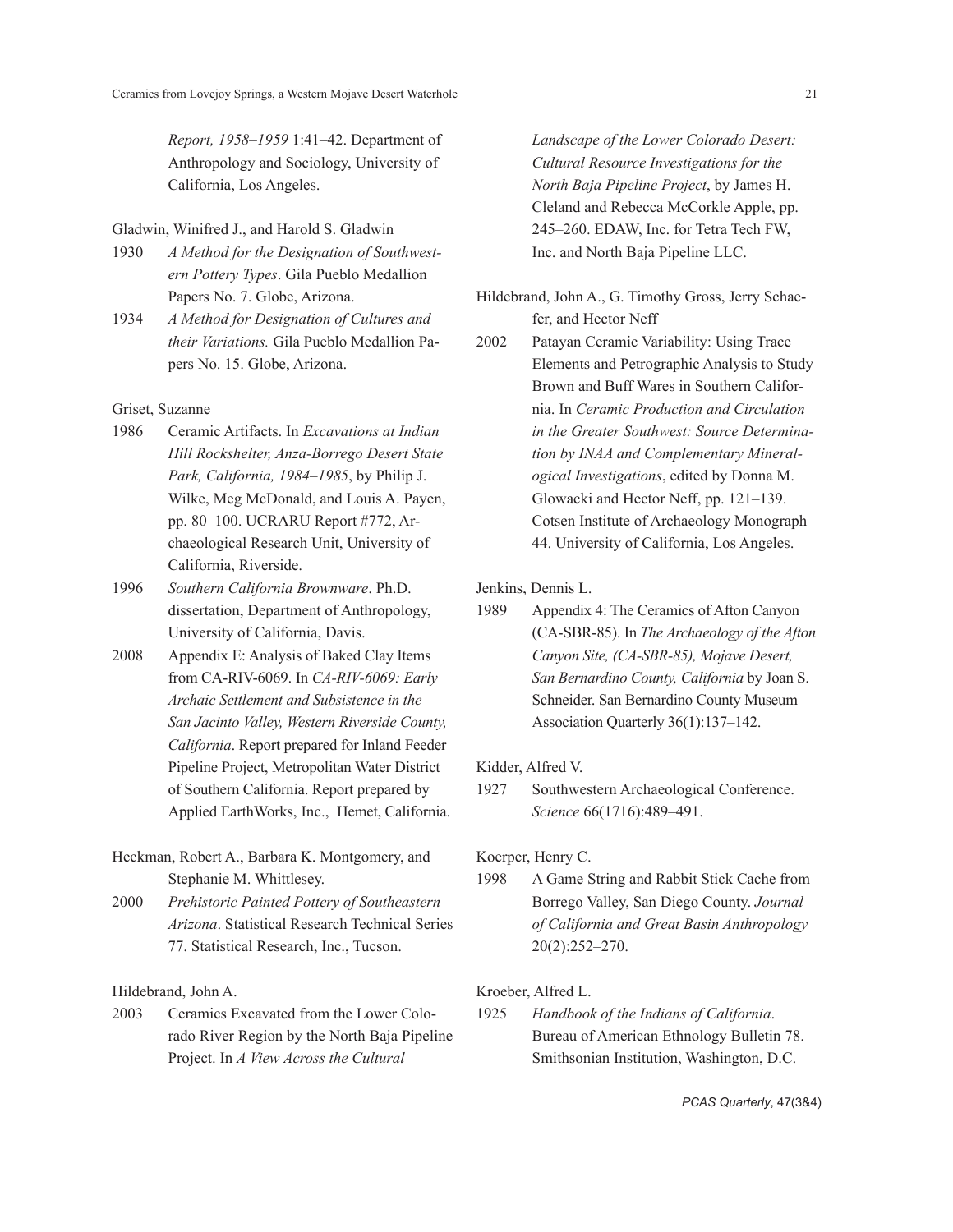Lyneis, Margaret M.

- 1988a Appendix E: Ceramic Analysis. In *The Late Holocene Archaeology of Drinkwater Basin, Fort Irwin, San Bernardino County, California*, by Mark E. Basgall, Matthew C. Hall, and William R. Hildebrant, pp. E1–E13. Prepared for the U.S. Army Corps of Engineers, Los Angeles District. Prepared by Far Western Anthropological Research Group, Inc., Davis, California.
- 1988b Appendix E: Ceramics Analysis. In *The Archaeology of Tiefort Basin, Fort Irwin, San Bernardino County, California*, by Kelly R. McGuire and Matthew C. Hall, pp. E1–E31. Prepared for the U.S. Army Corps of Engineers, Los Angeles District. Prepared by Far Western Anthropological Research Group, Inc., Davis, California.
- 1988c Ceramics from the Central Mojave Desert: Three Problems. Abstract for the 1988 Kelso Conference, December 10. Nipton, California.
- 1988d Tizon Brown Ware and the Problems Raised by Paddle-and-Anvil Pottery in the Mojave Desert. *Journal of California and Great Basin Anthropology* 10(2):146–155.
- 1989 Appendix E: Ceramics from the China Lake-Fort Irwin Joint Land Use Area, San Bernardino County, California. In *Survey and Test Evaluation of the China Lake-Fort Irwin Joint Land Use Area, San Bernardino County, California*, Vol. 1, by Paul D. Bouey and Patricia J. Mikkelsen, pp. 119–137. Prepared for the U.S. Army Corps of Engineers, Los Angeles District. Prepared by Far Western Anthropological Research Group, Inc., Davis, California.
- 1990 Ceramics. In *Salvage Archaeology of CA-SBR-111, Fort Irwin, California: A Late Prehistoric Rockshelter in the North-Central Mojave Desert*, by Matthew C. Hall and Mark E. Basgall, pp. 36–38. Prepared for the U.S. Army Corps of Engineers, U.S. Army National Training Center, Fort Irwin, California. Prepared by

Far Western Anthropological Research Group, Inc., Davis, California.

May, Ronald V.

1978 A Southern California Indigenous Ceramic Typology: A Contribution to Malcolm J. Rogers' Research. *ASA Journal* 2(2).

Miksa, Elizabeth J.

2009 Appendix D: Petrographic Evaluation of Ten Sherds from the Lovejoy Springs Site, CA-LAN-192, California. In *The Archaeology of CA-LAN-192: Lovejoy Springs and Western Mojave Desert Prehistory* by Barry A. Price, Price, Alan G. Gold, Barbara S. Tejada, David D. Earle, Suzanne Griset, Jay B. Lloyd, Mary Baloian, Nancy Valente, Virginia S. Popper, and Lisa Anderson, pp. 131–136. Prepared for the Los Angeles County Department of Public Works, Alhambra, California. Prepared by Applied EarthWork, Inc., Hemet, California.

Miksa, Elizabeth J., and James M. Heidke

2001 It All Comes Out in the Wash: Actualistic Petrofacies Modeling of Temper Provenance, Tonto Basin, Arizona, USA. *Geoarchaeology: An International Journal* 16(2):177–222.

O'Grady, Caitlin R.

- 2005 Morphological and Chemical Analyses of Manganese Dioxide Accretions on Mexican Ceramics. In *Materials Issues in Art and Archaeology VII*, edited by Pamela B. Vandiver, Jennifer L. Mass, and Alison Murray, pp. 182–193. Materials Research Society, Pittsburgh.
- Price, Barry A., Alan G. Gold, Barbara S. Tejada, David D. Earle, Suzanne Griset, Jay B. Lloyd, Mary Baloian, Nancy Valente, Virginia S. Popper, and Lisa Anderson
- 2009 *The Archaeology of CA-LAN-192: Lovejoy Springs and Western Mojave Desert*

*PCAS Quarterly*, 47(3&4)